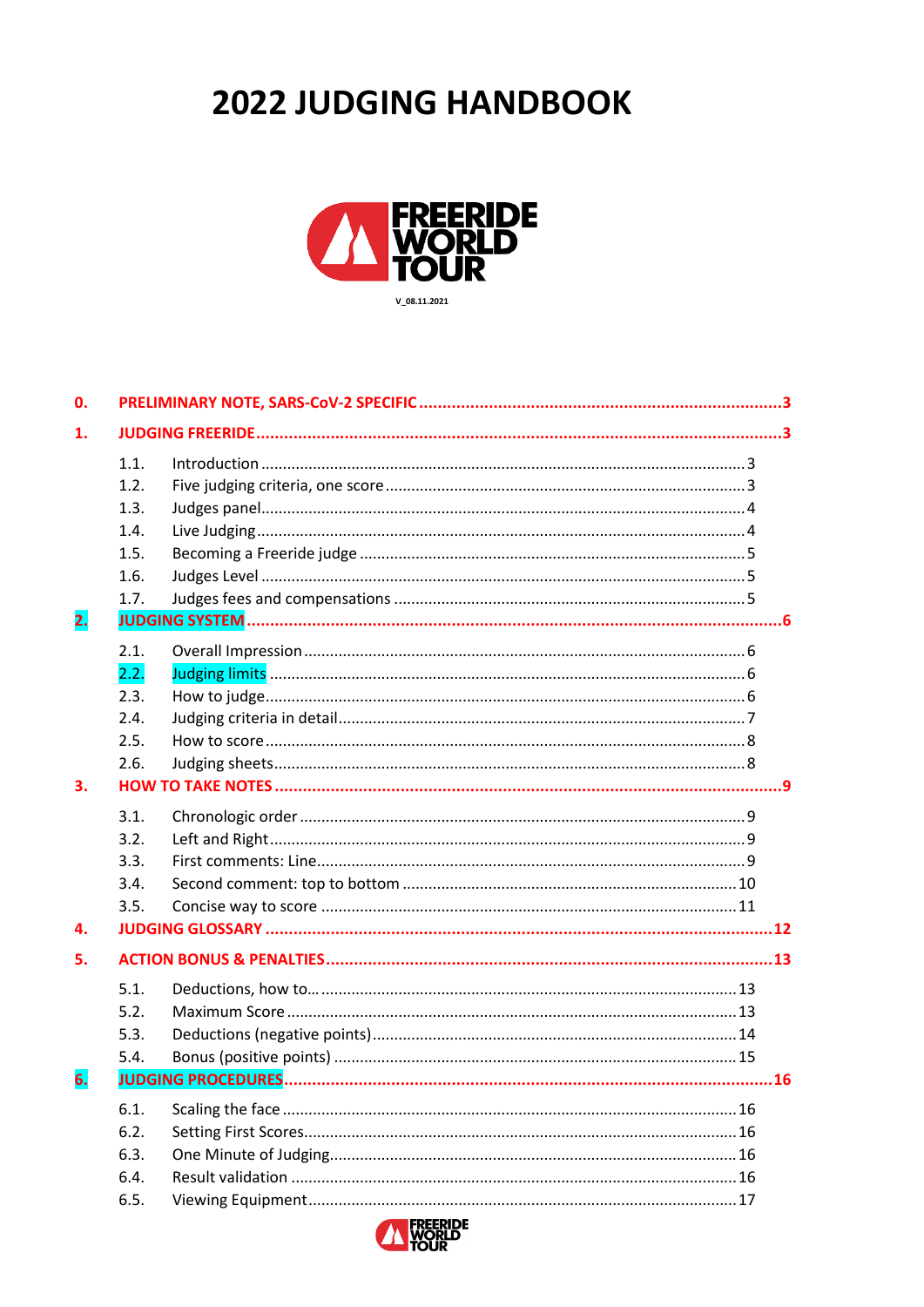|     | 6.6. |  |  |
|-----|------|--|--|
|     | 6.7. |  |  |
| 7.  |      |  |  |
|     | 7.1. |  |  |
|     | 7.2. |  |  |
|     | 7.3. |  |  |
|     | 7.4. |  |  |
|     | 7.5. |  |  |
|     | 7.6. |  |  |
| 8.  |      |  |  |
|     | 8.1. |  |  |
|     | 8.2. |  |  |
|     | 8.3. |  |  |
| 9.  |      |  |  |
| 10. |      |  |  |

NOTE: to watch the video links, please clink on the blue bubble in the document's margin. Once on Youtube, please select HD 1080 quality.



PRELIMINARY NOTE: this judging handbook has been created by riders for riders.

The PFB (Pro Freerider's Board) proposes and validates all decisions related to judging freeriding.

This method is valid for FWT, FWQ and FJT sanctioned events for Region 1.

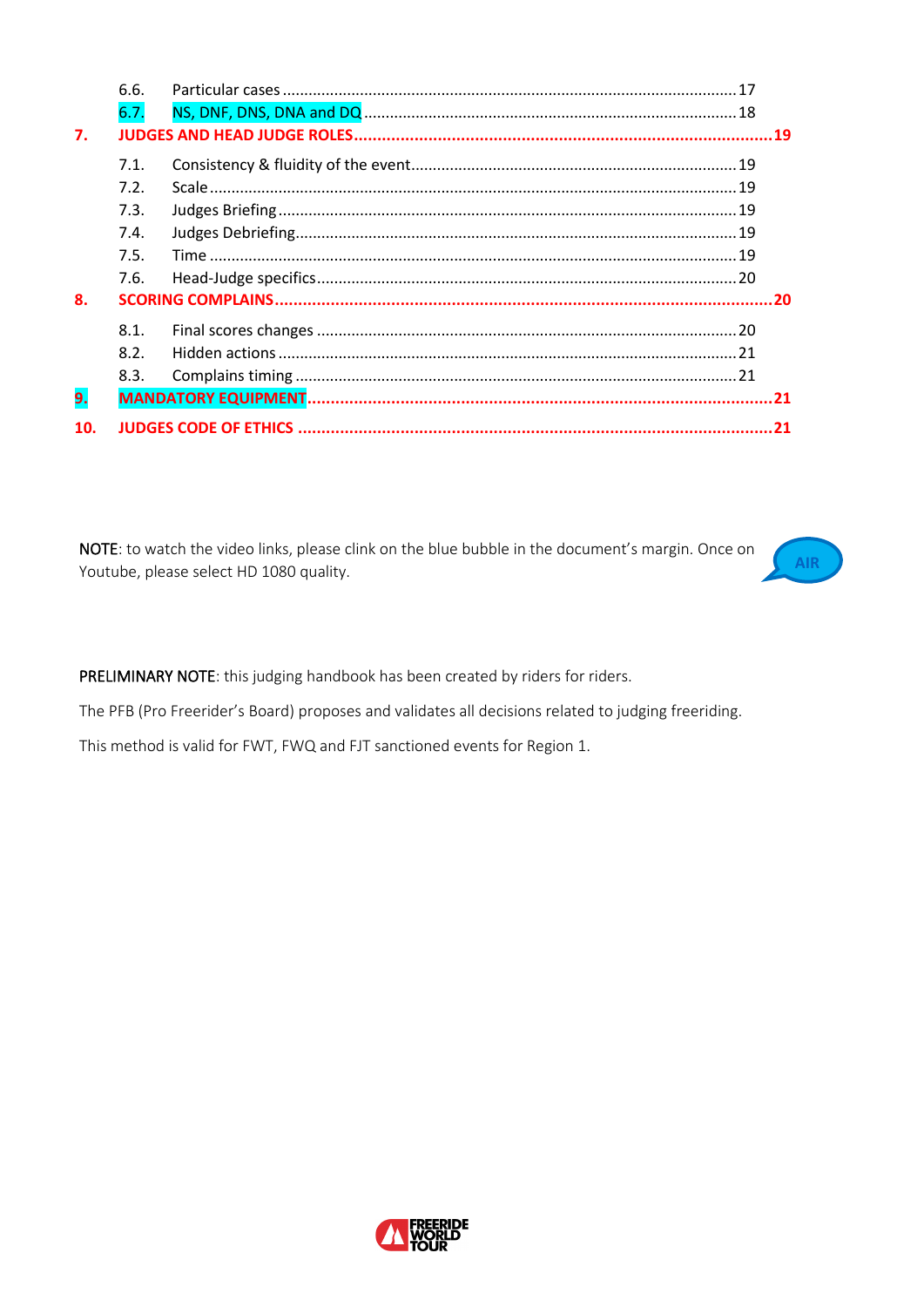## <span id="page-2-0"></span>**0. PRELIMINARY NOTE, SARS-CoV-2 SPECIFIC**

This handbook is subject to change. In very unusual circumstances and after careful consideration, FWT management may decide to adapt the current handbook to best deal with unpredictable changes we may face.

All members of the FWT Freeride community are expected to respect and follow local, regional, national, and governmental public health mandates during participation in FWT-sanctioned events. Everyone's compliance and diligence are required to help minimize the risk of viral transmission and execute a fair competitive series. Adherence will provide everyone with the best opportunity to compete and help to avoid event cancellations and ensure the future of the Freeride World Tour.

### <span id="page-2-1"></span>**1. JUDGING FREERIDE**

### <span id="page-2-2"></span>1.1. Introduction

When it comes to freeriding, we all know that there are different terrains and different ways to express oneself within a terrain. The goal of this judging system is to allow any style of riding to win on any given day. Whether a rider's strength is steep terrain, big airs, technical tricks or speed, each style should be able to win if on that day, the rider simply showed the most impressive run utilizing his own strengths.

Riders shouldn't have to adapt their riding to a system; the system should be adapted to freeriding. So how can we create a judging system that is both fair and not restrictive?

Freeriding encounters the same dilemma as other disciplines such as surfing, skateboarding or freestyle skiing/snowboarding. These respective sports have all gone through their own distinct experiences and it is interesting to see that they all ended up with similar judging systems: systems with overall impression scores, given mostly by former riders respected by the new active generation. This handbook is a work in progress; it will evolve and change to better accommodate the sport and the riders.

Judges are fully certified and supervised by a head-judge. They are using an evolving method. There will always be a human factor left which could lead to different interpretations of the run. This is part of freeriding as a sport and has to be accepted by riders as well as judges.

### <span id="page-2-3"></span>1.2. Five judging criteria, one score

Only one unique score, "the overall impression" will determine the riders' final score.

To evaluate the run, judges use a point system of a hundred increments from 0 to 100.

The Line, the Air&Style, the Fluidity, the Control, and the Technique are the five judging criteria.

The PFB and the head judges have worked closely to create a judging system that allows potential judges to be trained, evaluated and then certified.

The goal of this rider-approved system is to have a unified judging system for all FWT, FWQ and FJT competitions that allows every style of riding the possibility to win.

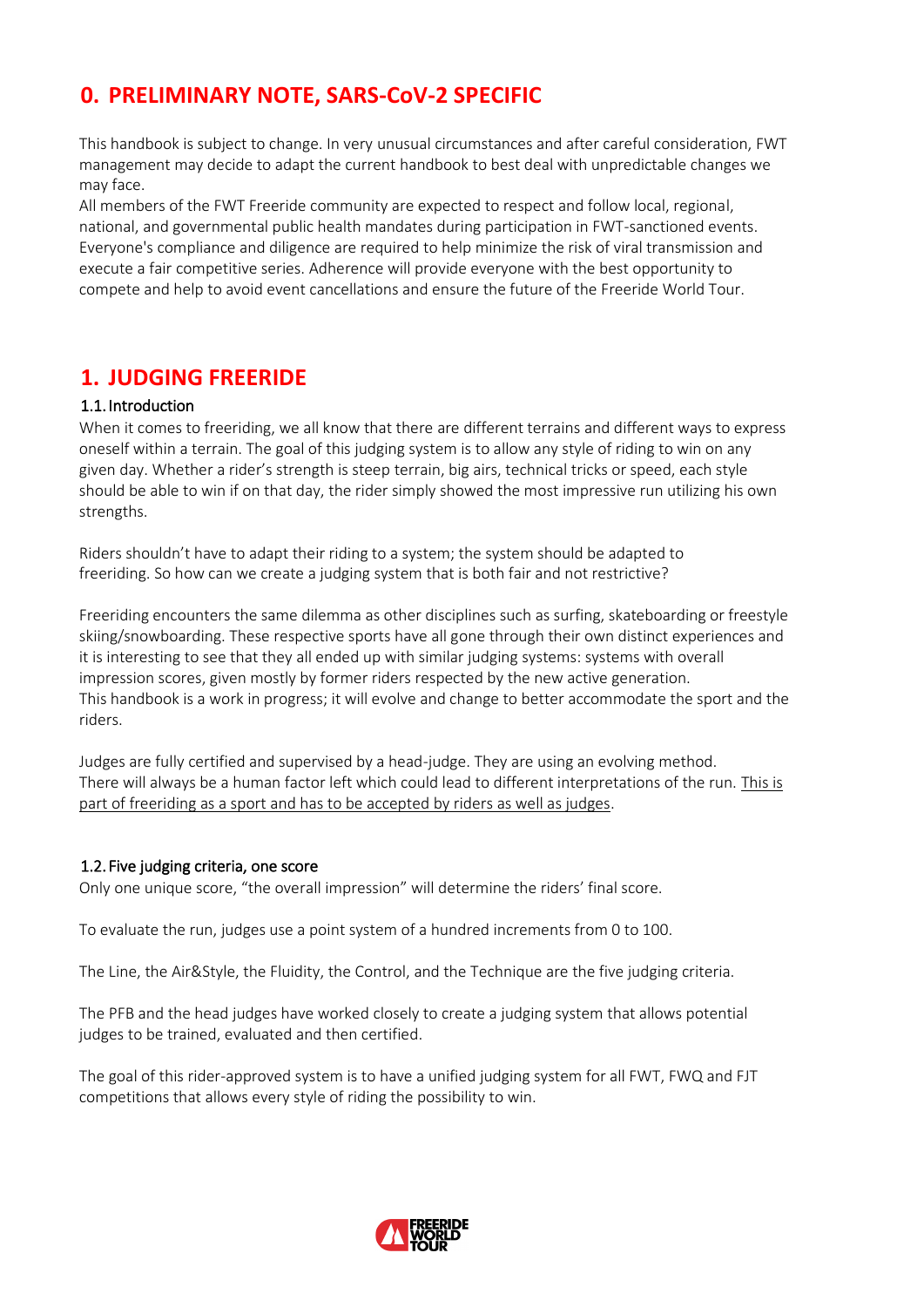### <span id="page-3-0"></span>1.3.Judges panel

A typical freeride competition should be judged by a panel of six judges: two certified judges for ski and two for snowboard, led by one head judges per discipline. The score of the two judges and the score of the head-judge are added together and divided by 3.

The head judge is there to control and assist the two judges. He is the one who has the final word in case of delicate case to judge.

Judges panel can be composed with senior judges, confirmed judges or rookies.

- Senior judges are FWT judges or FWQ judges who have judged more than 3 events at  $3^*$  and  $4^*$ level in the past 24 months
- Confirmed judges are FWQ judges who have judged a minimum of 3 events in the last 24 months
- Rookies are judges with no judging experience or who have judged less than 3 events in the last 24 months

| 4* events                 | $3*$ events               | $2*$ and $1*$ events          |
|---------------------------|---------------------------|-------------------------------|
| Only senior judges        | Maximum 1 rooky per panel | Maximum 2 rookies per panel   |
|                           |                           | (but in this case lead by one |
|                           |                           | senior judge!)                |
| Mixed nationalities       | 1 foreign judge           | Can be only national judges   |
| (1 foreign per panel min) | (at least one)            |                               |

In order to have an event running smoothly and without too much waiting between runs, in FWQ and FJT events with more than 80 riders, two judge panels are obligatory (special cases to be validated by the Advisor) in order to alternate categories and always have an athlete riding down while the other judges panel is taking notes.

The same judge panel must judge the full category.

For FWQ events with over 80 riders the SKI judges panel could judge only SKI Men when the SNOWBOARD judges panel could judge the other 3 categories (SKI Women, SNB Men, SNB Women) which would result in a faster running event and the approximate same number of riders to judge for each panel.

Same thing applies with FJT events with U-14, U-16 and U-18 categories. The race director together with the Head-Judge will define which panel judges which categories in order to be able to alternate categories all through the event.

### <span id="page-3-1"></span>1.4. Live Judging

In freeride events with a live broadcasting (Web or TV) and based on the method used for scoring (live scoring or delayed scoring), the Organizer will choose in between the two following options: 2 judges and a head-judge (which score counts for the result) for delayed scoring events, or 3 judges and a head-judge (which score doesn't count) for live scoring events. In this second case, the headjudge is looking carefully at the previewed new ranking each time a rider gets his score. He asks his judges if they are happy with the rank of the last judged rider or if they want to quickly adapt their scores in order to rank this last rider more accurately based on the overall impression.

The final score given live on screen cannot be changed once it is sent. If judges cannot agree on a score live, they will tell TV crew that the run will be reviewed on the next possible break. Exceptions will only be made if:

The score has been entered wrong on screen

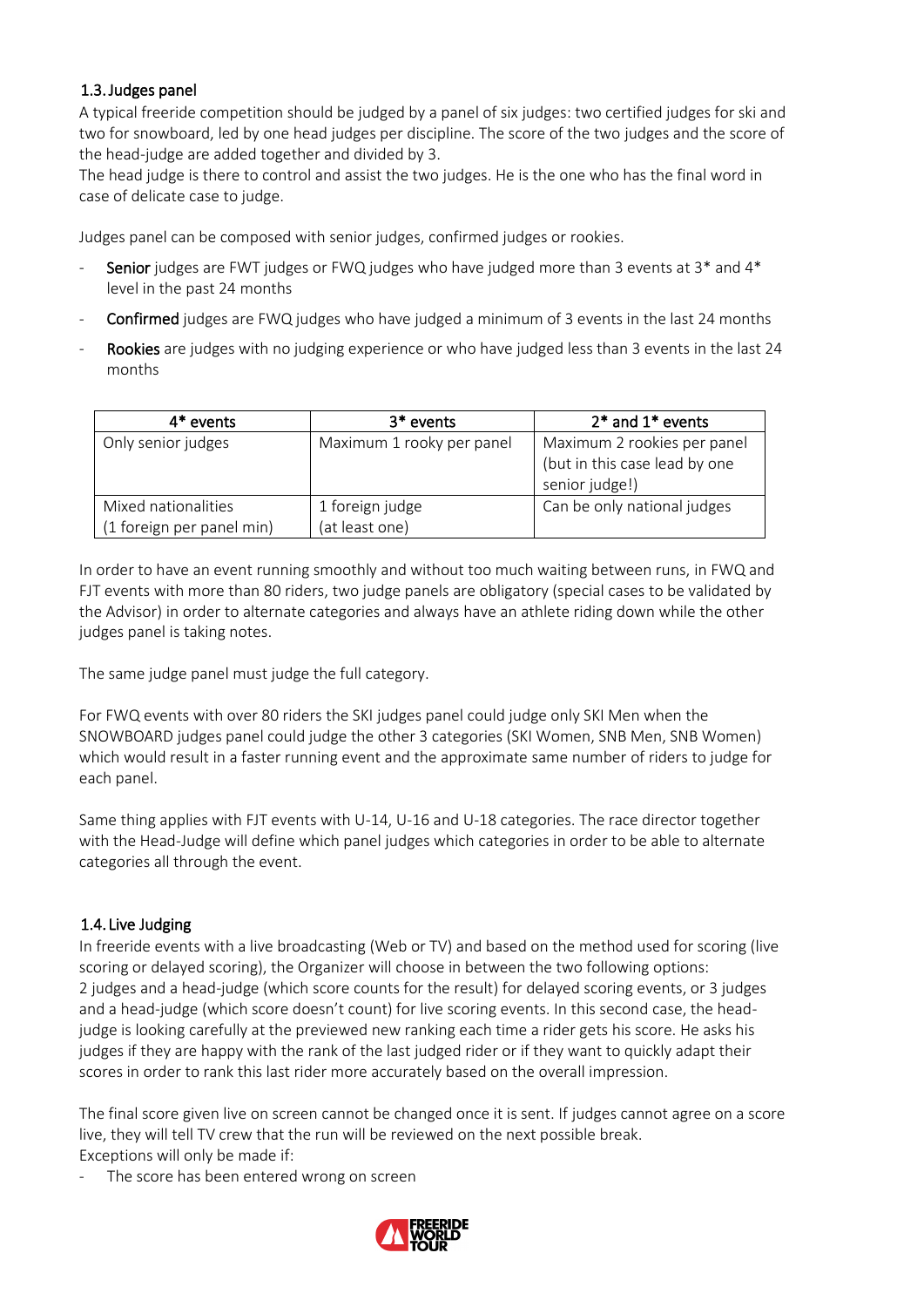- If a rider was penalized for riding into a closed area but judges were wrong about the limits of the closed area
- If a rider falls after the end-of-judging line but still got penalized for it

### <span id="page-4-0"></span>1.5.Becoming a Freeride judge

If you want to become a judge:

- ask for judging files and explanations t[o cyril@freerideworldtour.com](mailto:cyril@freerideworldtour.com)
- Fully read and understand this Judging Rules and Tools. Take the time to watch carefully the linked videos.
- Watch the judging video under: <https://www.youtube.com/watch?v=ZMGwmxI05VE> fill in the judging sheet using the Concise way to take note.
- Scan your judging sheet and sent it back to [cyril@freerideworldtour.com.](mailto:cyril@freerideworldtour.com)

### <span id="page-4-1"></span>1.6.Judges Level

During the first(s) competition(s) he is working on, the freshly certified judge (rookie) is supervised by his head-judge. The head-judge and/or Advisor write feedbacks about the judges they worked with to FWT Management SA. These feedbacks will help FWT Management SA creating an up-to-date judge's database. This document sums up the names and the number of events every judge has worked on.

All judges must judge at least one event every 2 years to keep their level of judging. Judges who didn't act as a judge for the past 24 months will be downgraded of one level. For rookie judges, they would have to redo the whole certification process before they judge an event again.

### <span id="page-4-2"></span>1.7.Judges fees and compensations

The following prices are recommended by FWT Management SA for certified judges. Event Organizers can offer different types of compensation to their judges, but the following guidelines are the FWQ / FJT standards:

|                                        | $4*$ events                                                                      | $3*$ events | $2^*$ and $1^*$ events |  |  |
|----------------------------------------|----------------------------------------------------------------------------------|-------------|------------------------|--|--|
| Meals                                  | Full board or:<br>25€ per day (3 meals) / 20€ for lunch + diner / 15€ for diner  |             |                        |  |  |
| Travel                                 | plane or bus ticket / 0,50€ cts per km reimbursed                                |             |                        |  |  |
| Judges fee<br>(Day 1 and Day 2)        | 300€                                                                             | 200€        | 200€                   |  |  |
| Head-judge fee<br>(Day 1 and Day 2)    | 400€                                                                             | 300€        | 300€                   |  |  |
| Extra day<br>(weather window: per day) | 50€<br>50€<br>N/A                                                                |             |                        |  |  |
| Lift ticket                            | Each judge should get a free lift ticket<br>for the entire duration of the event |             |                        |  |  |

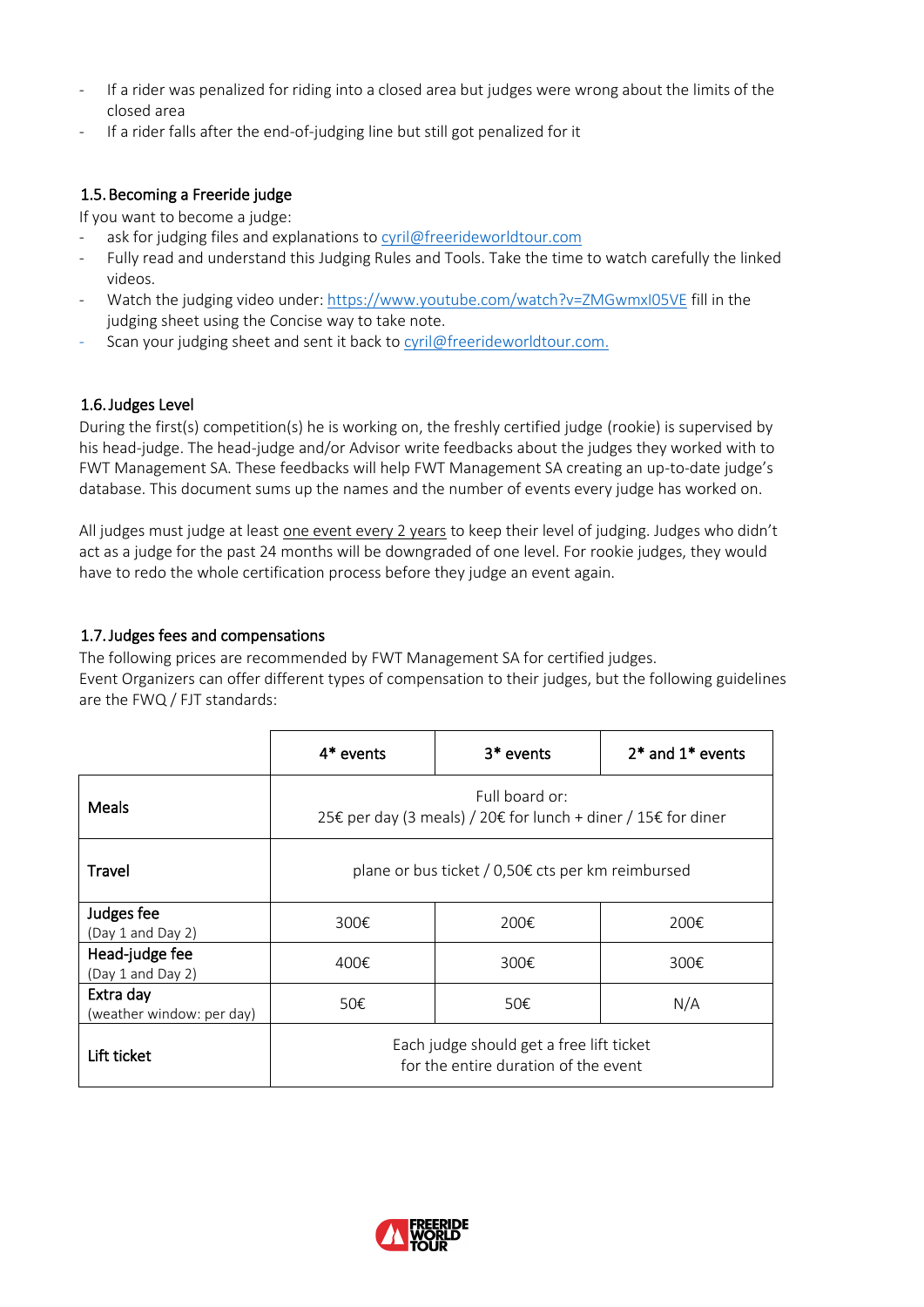### <span id="page-5-0"></span>**2. JUDGING SYSTEM**

### <span id="page-5-1"></span>2.1.Overall Impression

In the past, we tried to have scores for each criteria (Line, Fluidity, Control, Air&Style and Technique). Points were added together to make a final score.

A problem occurred: one criteria would take too much value because it is easier to use the full scale on jumps than it is for control, fluidity or line. It made it difficult for someone riding steep and fast but with hardly any jumps to score well.

Criteria are linked together. Splitting these elements is more confusing than convenient. To make up his mind, a judge has to ask himself at all times how fast, how big and how in control a rider is compared to how steep, how exposed and in what snow conditions the action is. A split criteria structured mind is key to good overall impression judging.

### <span id="page-5-2"></span>2.2.Judging limits

If not specified differently by Organizer, Competition Director or Head judge during the riders meeting, the run starts as out of the gate and ends while reaching the finish line, usually materialized by flags or an arch.

It could be that for safety reasons, the "end of judging line" is located hundreds of meters away from the finish area. This must be clearly explained during riders meeting.

It could as well be that this line must be modified throughout the competition if the conditions deteriorate.

In this case the decision will be communicated to riders remaining at the summit (Competition director > starter > riders). Ideally a picture with new limit drawn will be sent to the starter to avoid confusion.

### <span id="page-5-3"></span>2.3.How to judge

### JUDGE WHILE WATCHING

The judge is not a passive spectator of the run, he should be actively judging while watching. Each judge should have a score of 50pts in his head when the rider starts his run (average).

A good tip is to picture you a thermometer scale. The temperature (score) goes up or down according to the rider's action on the slope. This way the judge has a score in his head at all times and can come up with a first impression score right away at the end of the descent.

### BE COMMITTED

Judges are expected to act responsibly and respectfully. Athletes take their competitions very seriously. The judge's job is a commitment to quality.

### SILENT WHILE JUDGING

Discussions between judges should be kept to the strict minimum. If a judge is commenting the runs, he is influencing the other judges and less focusing on his judging.

Only the head judge is allowed to speak to individual judges or have all judges take part in a discussion if needed.

### ACTION BONUSES & PENALTIES

A judge has to learn and update himself regularly about bonuses and penalties which should be applied to riding sequences during a run. A judge must be able to measure the point change ("temperature" of the run) for each action he sees.

Action Bonus & Penalties should be adapted to each discipline and gender and even to the event venue.

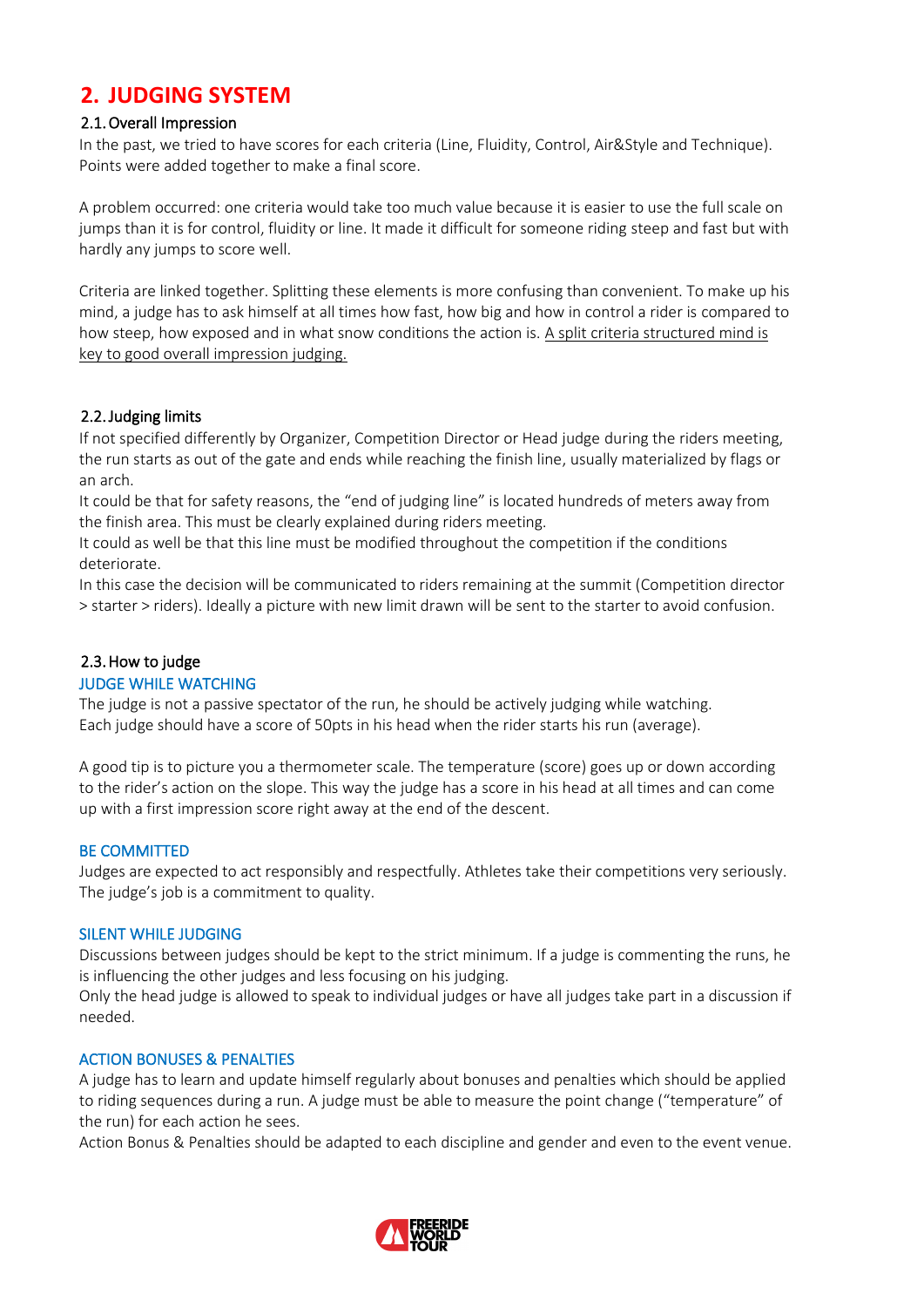### <span id="page-6-0"></span>2.4.Judging criteria in detail LINE

A rider can win or lose points within the LINE criteria according to the following descriptions:

- Is the line difficult, technical or easy?
- Did the rider make the best use of the terrain with his line choice?
- Did he skip obvious features?
- Is the line original?
- If a rider doesn't follow the obvious fall line (traversing), did he do it to add something to his run or for no reason?

### AIR & STYLE

A rider can win or lose points within the AIR & STYLE criteria according to the following descriptions:

- Number of jumps
- Size of the jumps
- How the rider approaches the cliff/jump
- Control / tricks / style in the air
- **Landings**
- Linked jumps (double / triple cliffs)

NOTE: judges must appreciate if the linked cliffs were adding challenge and difficulty to the sequence or if the two jumps just happened to be one after another without consequences if you fail to land perfectly between the first and the second jump. Judges must consider as well what comes next (open powder field or no fall zone?)

### **FLUIDITY**

A rider can win or lose points within the FLUIDITY criteria according to the following descriptions:

- Relative speed (how fast compare to how narrow, steep, exposed, snow conditions)?
- Did the rider stop?
- Hesitations, loss of pace
- Hiking
- Super-Fast section: when a rider only accelerates in a narrow/technical section, judges must reward it, and not only with 1 or 2 points bonus. It could be worth as much as a good cliff if really super-fast  $\cdot$ and technical.

### **CONTROL**

Did the rider lose control while riding?

### **TECHNIQUE**

A rider can win or lose points within the TECHNIQUE criteria according to the following descriptions:

- Bad turns vs power turns
- Backseat riding, side slipping, bad or good sluff management

NOTE: poor technique will be sanctioned only if it leads to CONTROL issues. A rider with his personal technique which might be not academic, will not be penalized if he is totally in control.









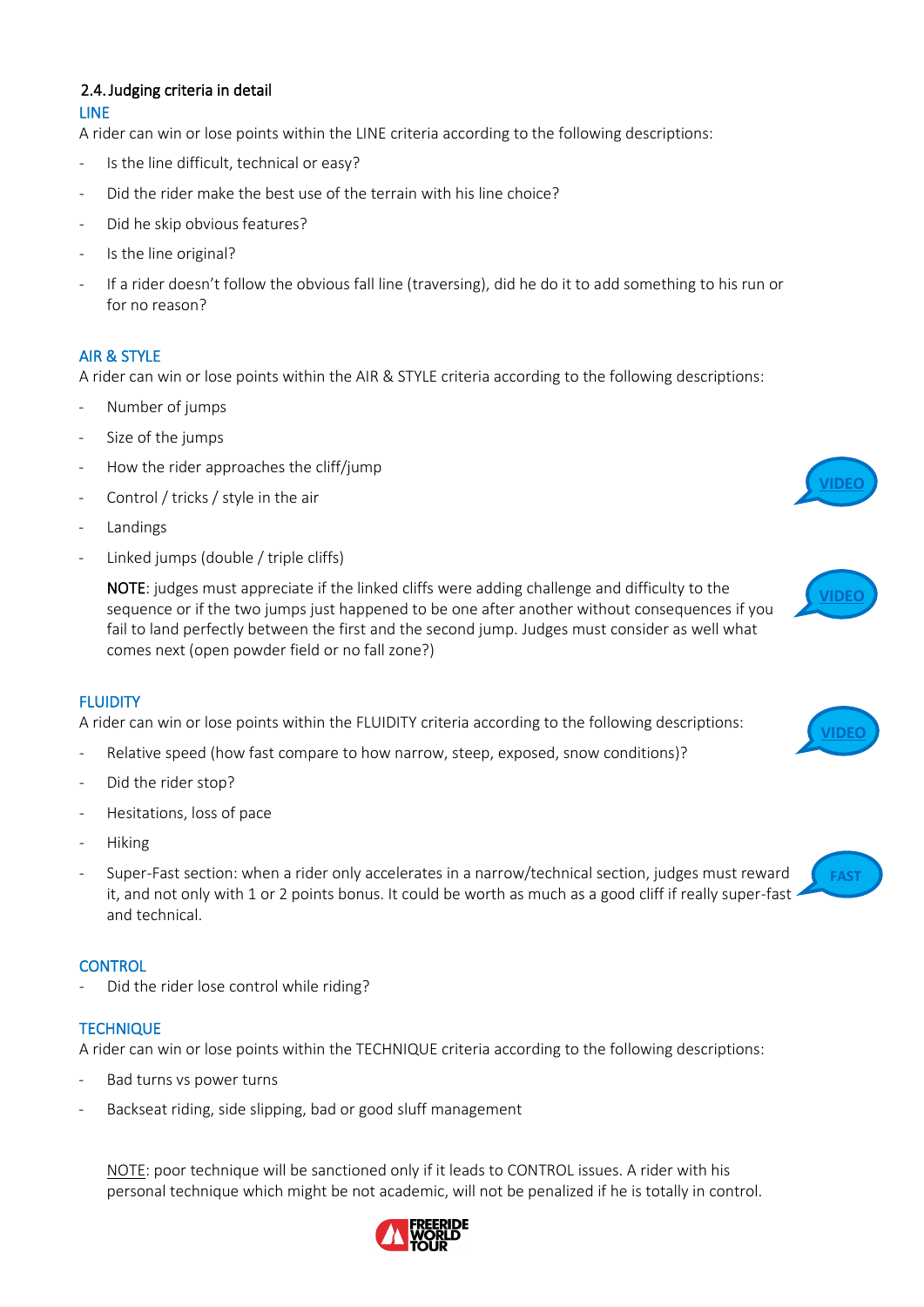Control, Technique and Fluidity are rewarded or penalized the same for men and women, ski and snowboard.

Concerning bonuses and penalties for Line and Air&Style, the judges should apply a different scale depending on venues, discipline and gender.

### <span id="page-7-0"></span>2.5.How to score

It is very important that judges use the full scale and are not afraid to give high marks to good runs and low marks to bad runs. There is nothing worse for a judge than being stuck and having to judge a whole contest between 40 and 65 because he gave a too low score for a good run and a too high score for a poor run at the beginning of the event.

Judges should ask themselves: will we see much better runs today? If the answer is: probably not, then judges should not be afraid to score very high.

Remember that a judge's task is to come up with the right ranking, not necessarily the right points! For example, a rider starting first and achieving a perfect run will probably only score around 90pts as judges don't know if they will see better that day or not and have to give themselves room for improvement. The same run with only two riders remaining at the start would probably score 99pts.

It is very important to use the full scale for both women and men. Women shouldn't be judged compared to men but from 0 to 100 as well.

NOTE: in case women are competing with men because there were less than four competitors, they will be judged as men.

### AIR & STYLE

Each jump will be judged on overall impression. A judge has must question himself if the competitor rides out of the jump sequence with a bonus or a penalty.

To build up this overall impression, the judge has to look at the size of the jump, the control in the air, the added style or trick and the landing.

Penalties for out of control in the air or poor landing are the same for men and women. The difference is that the reward for the same size jump will differ if you are a ski man, a ski woman, a snowboard man or a snowboard woman.

For example: a full backslap/butt-check landing on a ten meters (30ft) jump would result in a loss of points for ski men, a neutral score for ski women and snowboard men and would still give a bonus to snowboard women.

### LINE

The reward for the same line will differ if you are a ski man, a ski woman, a snowboard man or a snowboard woman.

A clever line choice, creativity, use of the terrain, slough management are part of the LINE score.

IMPORTANT NOTE: for Junior, CONTROL and TECHNIQUE criteria will have more impact in the judge's scores. FWT Management and PFB want to favour clean and controlled riding for Junior

### <span id="page-7-1"></span>2.6.Judging sheets

On the judging sheets, next to the riders' BIB number is a graduated line, scaled from 0 to 100. The judges will mark their score with a pencil on this line.





**[VIDEO](https://www.youtube.com/watch?v=CV2FgF3G6o8)**

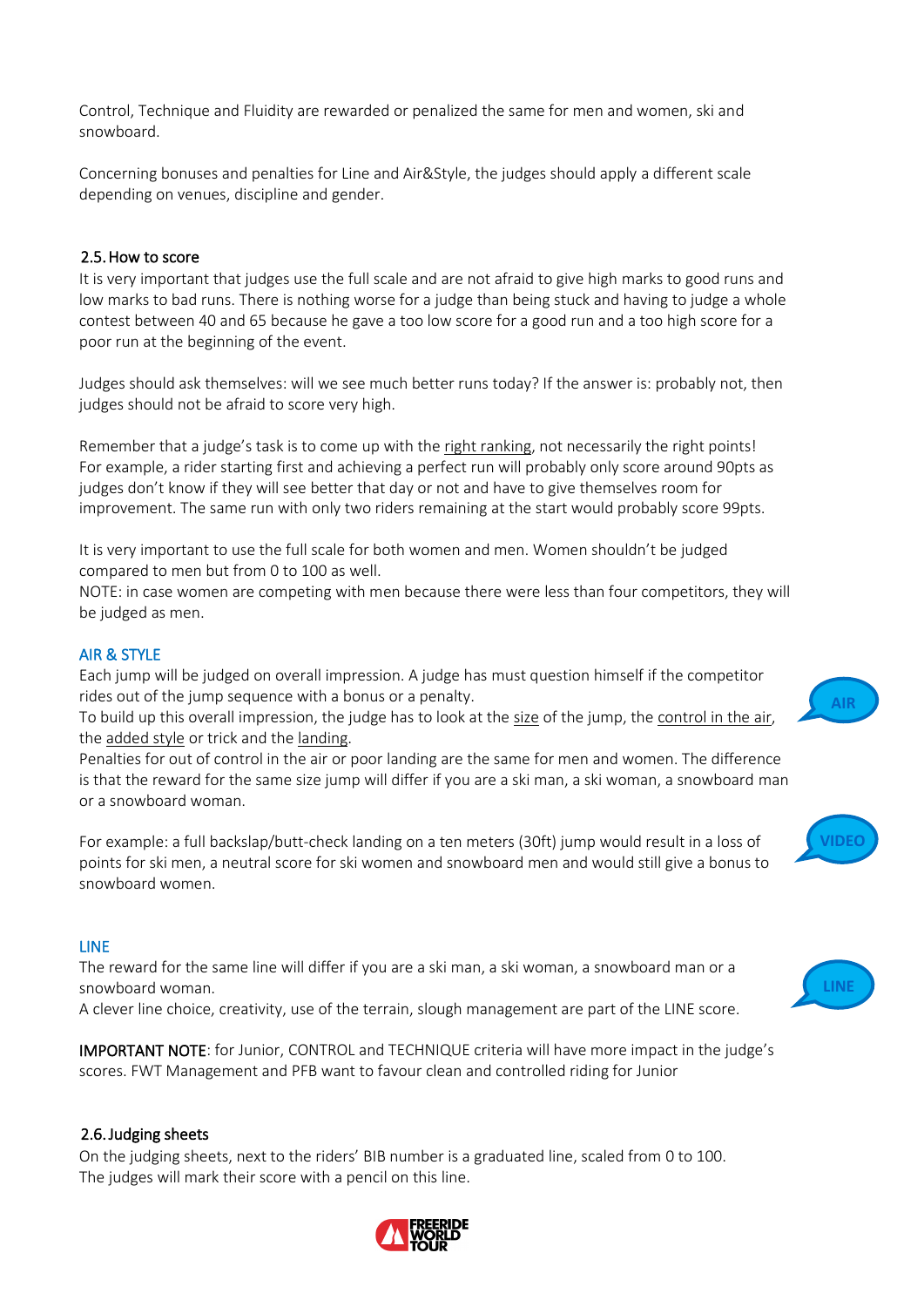Next to the graduated line is the score box which will be filed later.

Next to the score box are gauges per criteria. Judges can use them by drawing lines from 0 to 180 degrees to resume their feeling (bad, average, good or very good). These gauges can be used in two different ways.

- 1) If judges have time to write comments, they will only use the gauges to give a general feel of the whole run in the criteria which was particularly good or poor.
- 2) If judges don't have time to write comments, because the contest is on weather pressure for example, judges will use mainly the gauges and try to be as accurate as possible. If possible, they will write down one relevant action of the run to help them remember the run better afterwards.

Next to the gauges is the comment box. In this comment box, judges should write down the whole run in details, from top to bottom.

| ,TOUF      |                                                       | <b>JUDGE:</b> |      |     |                         | <b>DISCIPLINE:</b> |  |                 |
|------------|-------------------------------------------------------|---------------|------|-----|-------------------------|--------------------|--|-----------------|
| <b>BIB</b> | <b>SCALE</b>                                          | <b>POINTS</b> | LINE | A&S | <b>CONTROL FLUIDITY</b> | <b>TECH</b>        |  | <b>COMMENTS</b> |
|            | 30<br>100<br>70<br>80<br>30.<br>50<br>60<br>20<br>40. |               |      |     |                         |                    |  |                 |
|            |                                                       |               |      |     |                         |                    |  |                 |

Under the FLUIDITY criteria (above the gauge), judges will write down the time of the run (measured by a race official) in the box above the fluidity gauge. This measure should only be used to help splitting identical runs. It is not a criteria!

### <span id="page-8-0"></span>**3. HOW TO TAKE NOTES**

It is very important for judges to take notes and to be able to remember all the runs thanks to well described notes.

Notes will help judges to decide about ranking of riders with very close points.

Notes will help judges to explain how and where a rider won or lost points during his run when talking to him or to other judges. The rider might still not agree but at least he will have the conviction that the judges saw his whole run.

### <span id="page-8-1"></span>3.1.Chronologic order

Judges describe the runs commenting what was special, using a chronological order from top to bottom.

### <span id="page-8-2"></span>3.2. Left and Right

When talking about a riders' run / action, judges will use their own point of view as a reference. So it is judges' right, or judges'left and not the riders 'perspective.

### <span id="page-8-3"></span>3.3. First comments: Line

The first set of comments refers to the rider's line.

In case of multiple starting gates, the first comments should mention the start gate number and then whether the rider went to the right, or left, or fall line. Then judges should describe globally the rest of the line.

This is as well here that you will give an overall feel of the run, in terms of Fluidity and Technique. If the rider was globally fast (or even extremely fast) you will write a S+ (or S++) at this point, or a T- if his technique was globally poor.

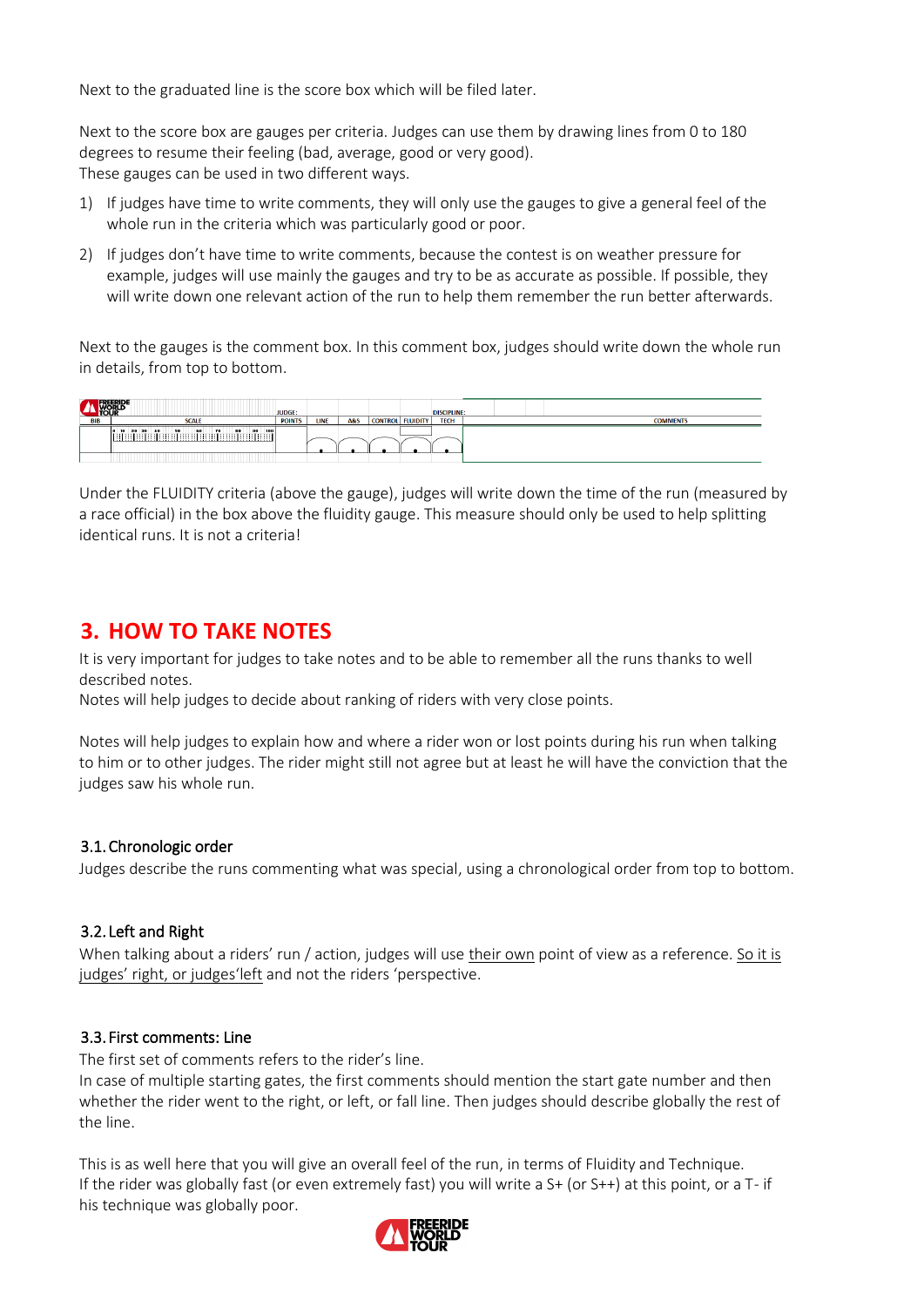I.E. if a rider used **Start number 2**, then went to the **left**, then center, then to the left again and chose a difficult line with an OK use of terrain, a great overall speed but a poor technique, the first comments regarding line would look as follow:



### <span id="page-9-0"></span>3.4. Second comment: top to bottom

After the description of the Line, judges will draw two slashes // before starting to describe the run in detail.

Judges will write down every action which made their score move up or down while live judging, using a chronological order.

When it comes to judging jumps, instead of counting down the jumps and then call them "jump1, jump2, …", when possible it is more useful to name a jump by the first rider who jumped it on that competition day or use its common name (like the Hollywood cliff on the Bec des Rosses in Verbier). Then a good way to decompose the moments of the jump is the following:



Where J1 stands for Jump number one, 5 stands for the size of the air in meters, 360+ telling that the rider did a stylish 360° and **BS1** to tell that the rider did a back-seat stage one while landing ( $\rightarrow$  see Action Bonus list further)



Left example: where Jdrew stands for the Jump Drew Tabke was the first to hit on a previous event, 8 is the size of the jump, G stands for a grab (but without added style, which score less than no grab but with style like a shifty or a grab with style), finally the OK stands for "no comment" = clean landing. Right example: where the rider took **Drew's** cliff from the **side**, or as a transfer trans.



Where J stands for the Jump which is understood as being a triple cliff as you look at the right where all the details are noted.  $5/6/8$  for the height of the 3 linked cliffs,  $G/-/OK$  for a grab on the first cliff, a little loss of control on the second and nothing particular on the third, and then OK / BS1 / OK resuming that landing 1 and 3 where OK and a Back Seat Stage 1 was seen on landing 2.

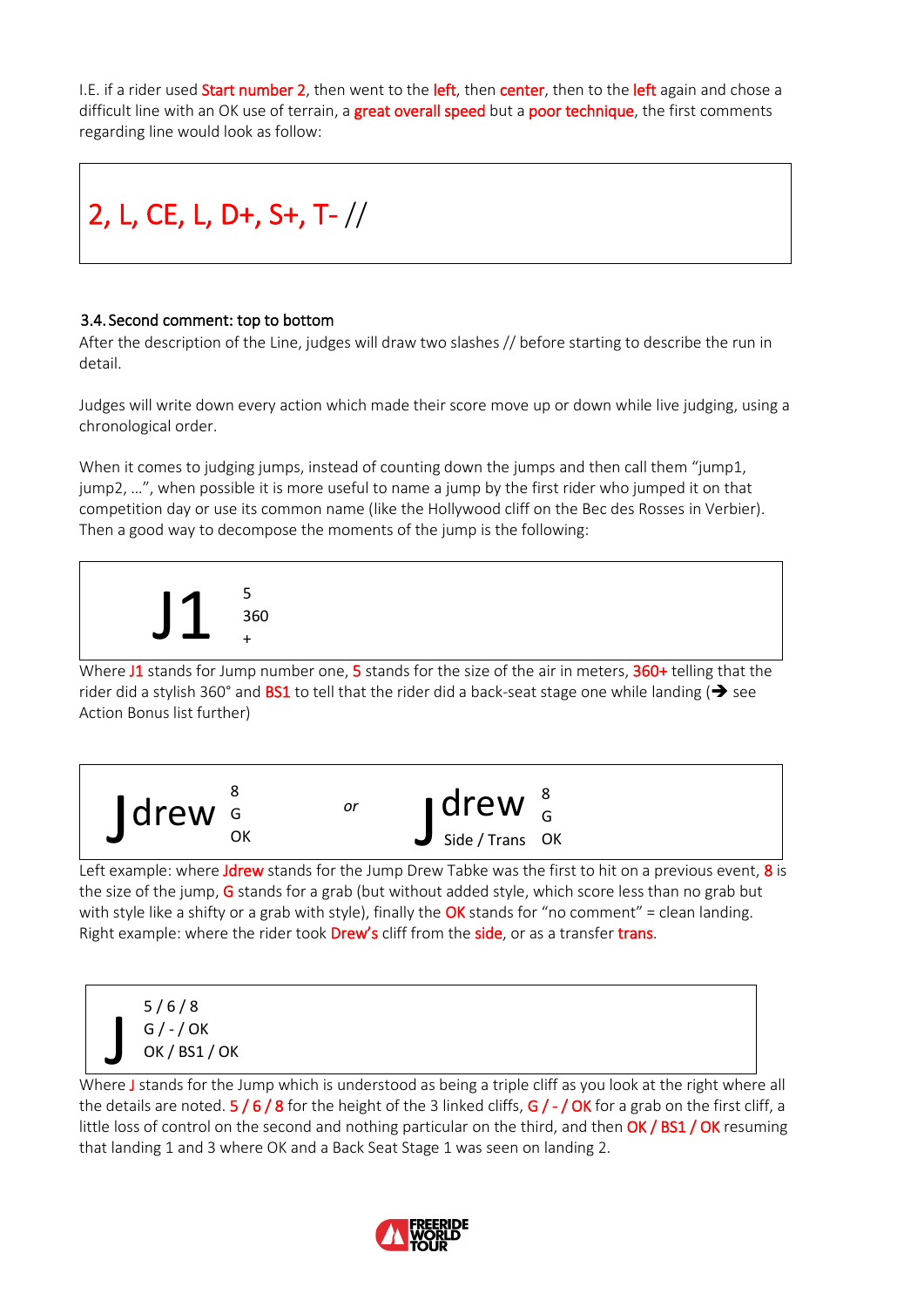Every action or group of action should be separated by a slash / in order to better review those actions afterwards.

In order to better remember the actions and where they happened (see point "First Comments"), the global information regarding where the rider went (above mentioned by L, CE and L) could be inserted in between the "top to bottom" actions descriptions, separated by a slash. It could look like this:



This way, after reading the global line information, when it comes to detail the actions, we can read that the rider went **Left** where he hit his first jump (the one with 360°), then the CE indicates you that the rider went fall line where he rode at high speed but with a small loss of control, then he went to the Left again and that's where he did his triple jump

When a rider approaches a jump with great speed, jumps perfectly with a grab and a clean landing and right at the landing slashes a windlip the whole sequence should appear as one, which enables judges to reward this action with higher score as it is clearly more difficult and technical to do so. Here is how it should look like:



### <span id="page-10-0"></span>3.5.Concise way to score

The goal is to be able to write down as much as possible about a rider's run, in a minimal time. FWT judges have developed a concise way to describe a run. Every judge should learn this method in order for the head-judges to be able to read and understand every judge's comments.

Let's review an imaginary run. Here is the "full words" version of it:

Start No2, global line: he went to the left, then in the Center Couloir, then to the left again. The line in general was good, speed was fast, but overall technique was poor. Right below the start he hit a small jump, 2meters high did a grab and a clean landing, he kept his speed to enter a very technical rocky section. He stopped 4 seconds before hitting his second jump of 8 meters high, he lost a bit control in the air and landed in the Center Couloir with a stage2 butt-check. It took him 20 meters to recover from the landing. Then he traversed to the left to enter the last section of the venue. While traversing he did slow down, broke his pace doing some side slipping for 3 seconds. After that he hit a massive 15 meters cliff which he jumped with a stylish 360 and a slight back-seat (stage1) landing. At the end of the run, the rider clearly skipped an obvious feature which penalizes his Line score.

Now the way a FWT judge would note it using a concise method of writing down:

2, L, CE, L, D+, S+, T- // J1: 2,g,+ / S++ / S-4'' / J2: 8,-,BS2 in Cent Coul / C-- / trav S- / SIide3'' / J3: 15,360+, BS1 / L-

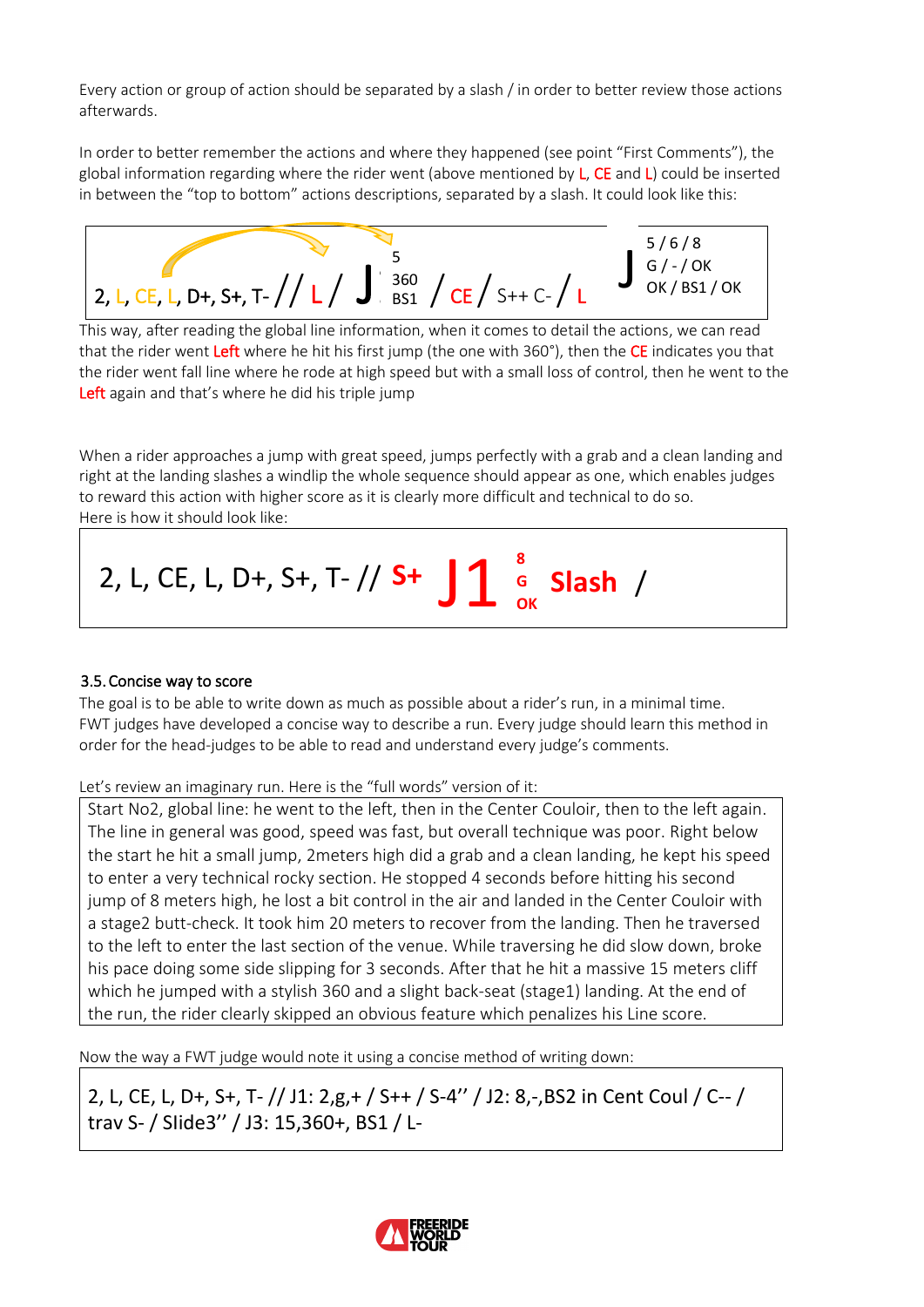## <span id="page-11-0"></span>**4. JUDGING GLOSSARY**

## AIR& STYLE *Jump size and naming*

|          | Refers to Jump number one                                            |
|----------|----------------------------------------------------------------------|
| J Holly  | Refers to a jump on Hollywood cliff (common name)                    |
| 3, 4, 15 | Refers to the size of the jump. Total jump, not only the cliff size. |

## AIR& STYLE *In the Air*

| G            | Grab                                                                            |
|--------------|---------------------------------------------------------------------------------|
| ٠            | Added style (can be a jump without grab as a shifty)                            |
|              | Loss of control in the air (i.e. arms flapping)                                 |
|              | Big loss of control in the air and not in a position to land when touching snow |
| <b>Trans</b> | Transfer, jump taken from the side or with a side landing                       |
| BF.          | <b>Back Flip</b>                                                                |
| 360          | Three sixty degrees (full helicopter)                                           |
| 360 b/f l/r  | For snowboarder, Backside or Front-side, for skiers Left or Right               |
| 360 cork     | Flat spin 360                                                                   |
| <b>CAB</b>   | Half Cab (starting fakie / reverse, then 180° to land in regular position)      |

## AIR& STYLE *Landing*

| <b>COMP</b>     | Compressed landing                                                                |
|-----------------|-----------------------------------------------------------------------------------|
| BS1             | Back Seat stage 1                                                                 |
| BS <sub>2</sub> | Back Slap stage 2                                                                 |
| BS <sub>3</sub> | Back Slap stage 3                                                                 |
| BS4             | Back Slap stage $4 = CRASH$ at landing                                            |
| FS1             | Front Seat stage 1 (the rider is out of balance, on the edge of tumbling forward) |
| BC.             | <b>Butt Check</b>                                                                 |
| Hip             | Hip Check                                                                         |
| LВ              | Lucky Bounce (Rider lands on his hip or back and gets bounced straight back)      |
| <b>BH</b>       | Bomb Hole                                                                         |
| X               | Crash                                                                             |
| X1,2,3          | Crash with one, two or three cartwheels                                           |

## LINE

| 1, 2, 3     | Start One, two three                                             |
|-------------|------------------------------------------------------------------|
|             | Left                                                             |
| R           | Right                                                            |
| <b>CE</b>   | Center                                                           |
| CC.         | Center Couloir                                                   |
| RC/LC       | Right / Left Couloir                                             |
| RR/LL       | Extreme Right or Left                                            |
| FL.         | Fall Line                                                        |
| Hike        | Hiking up on skis (Line mistake) /"frogging" up for snowboarders |
| D-          | Easy Line (not difficult)                                        |
| D+          | Good line (difficult line)                                       |
| D++         | Very good Line (Very difficult line)                             |
| $D$ +++     | Exceptional Line (Exceptionally difficult line)                  |
| <b>SKIP</b> | Skipped feature                                                  |
| Trav        | Traversing                                                       |
|             |                                                                  |

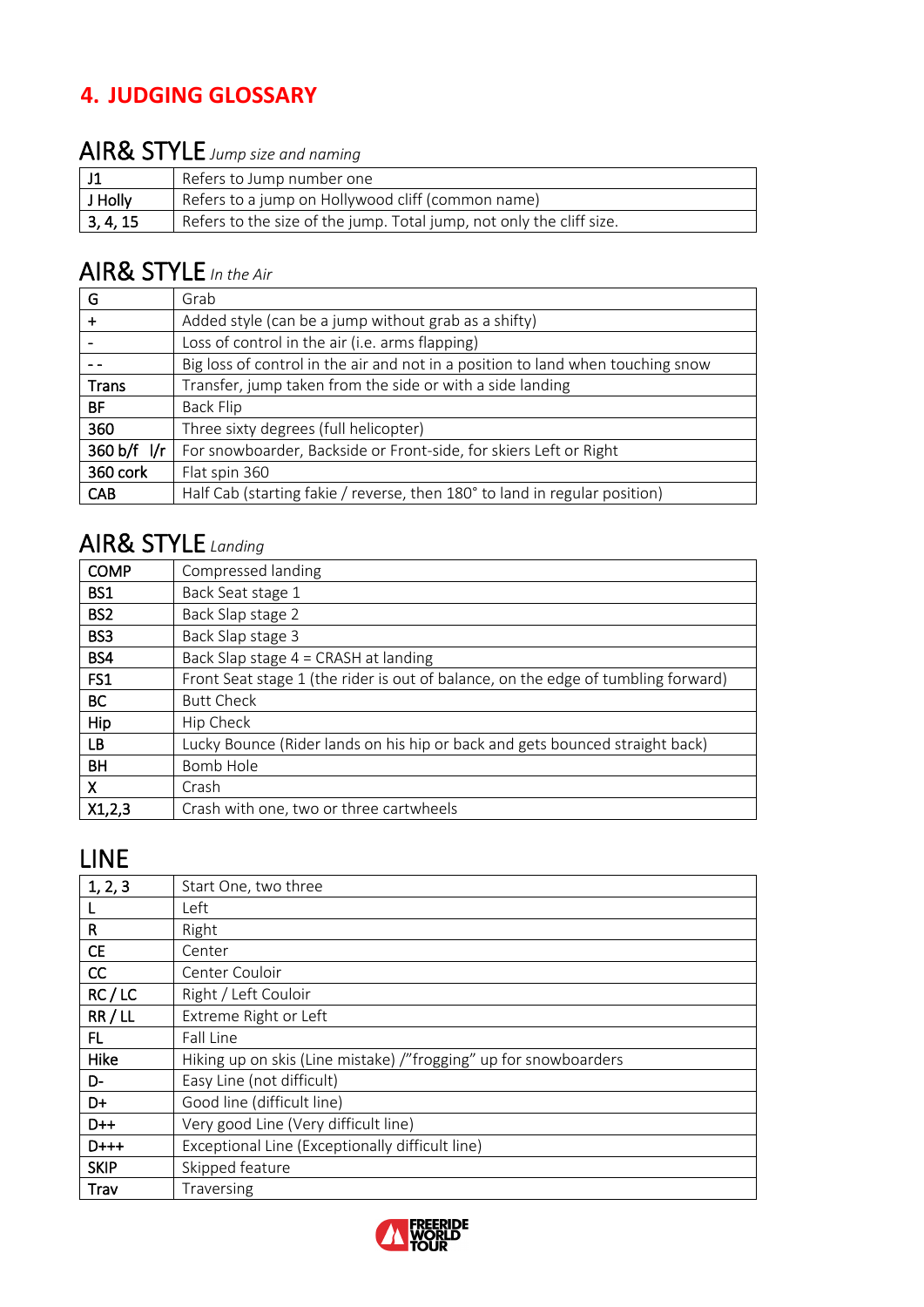## **CONTROL**

| $C+$             | Good Control         |
|------------------|----------------------|
| $C++$            | Very good Control    |
| $C-$             | Control Issue        |
| $\overline{C}$ - | Big Control issue    |
| $C - -$          | Full Loss of Control |
| HD               | Hand Drag            |
| <b>CW</b>        | Cart Wheel           |
|                  | Crash while riding   |

## **TECHNIQUE**

|                  | Very poor riding technique                                               |
|------------------|--------------------------------------------------------------------------|
|                  | Poor riding technique                                                    |
| $T +$            | Good turns/riding technique                                              |
| $\overline{1+1}$ | Very good turns/riding technique. Powerfull turns                        |
| Slid 4           | Side slip (sliding downhill instead of turning) of 4", counted by second |
| Slash            | Slash turns                                                              |
| SW               | Riding Switch stance / fakie                                             |

## FLUIDITY

|                   | Very slow section                   |
|-------------------|-------------------------------------|
|                   | Slow section                        |
| S+                | Fast section                        |
| $S++$             | Superfast section / Very high speed |
| STOP <sub>4</sub> | Stop of 4', counted by second       |
| Hes               | Hesitation                          |

## <span id="page-12-0"></span>**5. ACTION BONUS & PENALTIES**

### <span id="page-12-1"></span>5.1.Deductions, how to…

For jumps, judges will look at the overall value of the action. Did the rider overall win or lose points when we add the jump bonuses and deduct the landing or control penalties? Other deductions are taken off the "thermometer" live judging scale while judging.

NOTE: Air & Style deductions are fixed within the proposed bracket. Bonuses are more variable, based on the speed of the action, the size of the Air, the length and precision of the grab, if somebody did the same jump & same trick smaller before, the snow quality or the visibility…

### <span id="page-12-2"></span>5.2.Maximum Score

A rider who would lose a few points in Fluidity, Line, Control or Technique could still achieve a maximum score of 100 if this score is needed to rank him first. But if a rider loses, for example, overall 25 points on a jump, his maximum score will be 75 points, even if he has an outstanding rest of the run.

NOTE II: Overall score for a jump where the rider totally crashed (BS4) will never be positive (Bonus), even though his air was big, with for example a double backflip, if the rider lands head first, this action will result in an overall deduction!

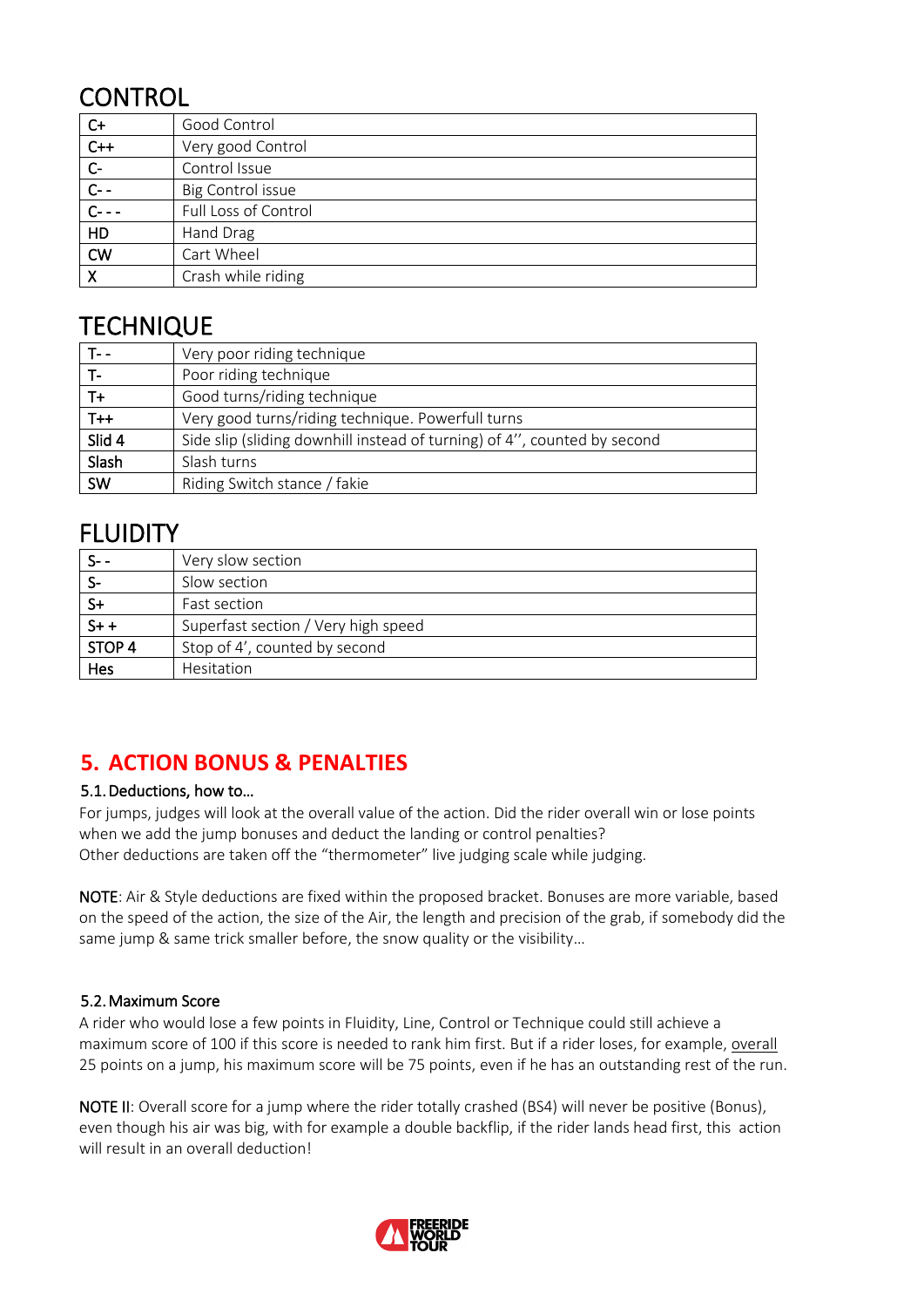| <b>DENOMINATION</b>    | <b>SHORT</b>    | <b>CRITERIA</b> | <b>DETAIL OF ACTION</b>                                | <b>PTS</b>    |
|------------------------|-----------------|-----------------|--------------------------------------------------------|---------------|
| Loss of control in the |                 | Air&Style       | Arms flapping / body stretched                         | $-1$ to $-3$  |
| air                    | $ -$            |                 |                                                        |               |
| Compressed Landing     | COMP            | Air&Style       | Rider is compressed during landing (see BS1 video)     | $-1pt$        |
| Back Seat / Front seat | <b>BS1</b>      | Air&Style       | Skier is out of balance forward and leans to the edge  | $-1$ to $-3$  |
| Stage 1 or             |                 |                 | of tumbling but recovers or skier is being compressed  |               |
| Hand drag/body drag    |                 |                 | during landing and is touching snow/skis with his butt |               |
| (SNB)                  |                 |                 |                                                        |               |
| Backslap Stage 2 or    | BS <sub>2</sub> | Air&Style       | During landing, skier touches the snow with his back.  | $-4$ to $-6$  |
| Butt check (SNB)       |                 |                 | The rider recovers control by himself, NOT thanks to   |               |
|                        |                 |                 | the snow rebound                                       |               |
| Backslap Stage 3 or    | BS3             | Air&Style       | While landing, skier hits heavily the snow with his    | $-7$ to $-10$ |
| Full Butt check (SNB)  |                 |                 | back. The rider recovers control thanks to the snow    |               |
|                        |                 |                 | rebound.                                               |               |
|                        |                 |                 | -7 = BS3 with still some body control                  |               |
|                        |                 |                 | -10 = BS3 without control at all, arms spread          |               |
| Backslap Stage 4: Full | BS4             | Air&Style       | Body touches snow before skis or SNB. Rider already    | $-15$ to $-$  |
| crash landing / face   |                 |                 | crashing before touching the snow                      | 25pt          |
| plant                  |                 |                 | -15 = rider out of control in the air, but recovers    |               |
|                        |                 |                 | quickly (lucky bounce)                                 |               |
|                        |                 |                 | -25 = rider totally out of control, crashing badly     |               |
| Bomb Hole Stop         | BH (1-          | Air&Style       | Rider could have landed the cliff but is stuck in deep | $-1$ to $-10$ |
|                        | 3)              |                 | snow                                                   |               |
|                        |                 |                 | Landing penalty be as BS1 to BS3 depending on          | Stop per      |
|                        |                 |                 | landing + STOP penalty per second                      | s'            |
| Bomb Hole Crash        | <b>BHX</b>      | Air&Style       | Rider couldn't have landed the cliff. Body touches the | $-15$ to $-$  |
|                        |                 |                 | snow before skis or SNB. Rider is stuck at the landing | 25pt          |
|                        |                 |                 | (→ most likely STOP deduction per second will be       |               |
|                        |                 |                 | added)                                                 | Stop per      |
|                        |                 |                 |                                                        | second'       |
| Hip Check              | Hip             | Air&Style       | To be judges as a Stage 3 Backslap                     | $-7$ to $-10$ |
| Stops                  | Stop            | Fluidity        | Riders stops. 1pt per seconds of stop                  | $-1$ / sec    |
| Hesitation             | Hes             | Fluidity        | Lack of speed before a jump or couloir entrance        | $-1$ to $-3$  |
| Hip Check              | Hip             | Control         | Skier loses his edge and bounces on snow with hip or   | $-3$ to $-6$  |
|                        |                 |                 | butt                                                   |               |
| Loss of control riding | $C-$ / $C-$     | Control         | Nose of skis/board dive in the snow, catching a        | $-1$ to $-6$  |
| Full Loss of Control   |                 |                 | hidden rock, a bush or a root (C- - - = off balanced   | $-7$ to $-10$ |
|                        | $C - - -$       |                 | longer)                                                |               |
| Crash                  | $\mathsf{\chi}$ | Control         | Crashing while riding (Skis-SNB nose dives into snow,  | $-7$ to $-15$ |
|                        |                 |                 | hitting a hidden rock)                                 |               |
|                        |                 |                 | + Penalty per second of STOP                           | Stop per      |
|                        |                 |                 |                                                        | $\mathsf{s}'$ |
| Cart Wheel             | <b>CW</b>       | Control         | Full tumble, head-first deduction per lap:             | $-10$         |
| Hand Drag              | HD              | Control         | Hand touches or plunges in the snow                    | $-1$ to $-3$  |
| Body Drag              | BD.             | Control         | Body touches the snow, while still riding (same as     | $-4$ to $-6$  |
|                        |                 |                 | BS2)                                                   |               |

### <span id="page-13-0"></span>5.3.Deductions (negative points)

Sliding / Side slipping  $\left| \right|$  Slid  $\left| \right|$  Techniqu

e



long

Skipped feature  $\begin{vmatrix} \text{skip} \end{vmatrix}$  Line  $\begin{vmatrix} \text{Rider skips} \\ \text{bmatrix} \end{vmatrix}$  at the choice.

Hiking up **Hike** Line On skis or "frog" technique on snowboard - 1/sec

first "Line" segment

Not riding in the fall line but side slipping and for how

Mentioned in the notes box. Overall deduction in the

- 1 / sec

**[BS1](https://www.youtube.com/watch?v=21juxnl5ysA)**

**[BS2](https://www.youtube.com/watch?v=AznJP2dqxx8)**

**[BS3](https://www.youtube.com/watch?v=L4y2L9uZ0EM)**

**[BS4](https://youtu.be/ZUr-uRW0P40)**

**[X](https://www.youtube.com/watch?v=9JxTzrwOMnA)**

-1 to -3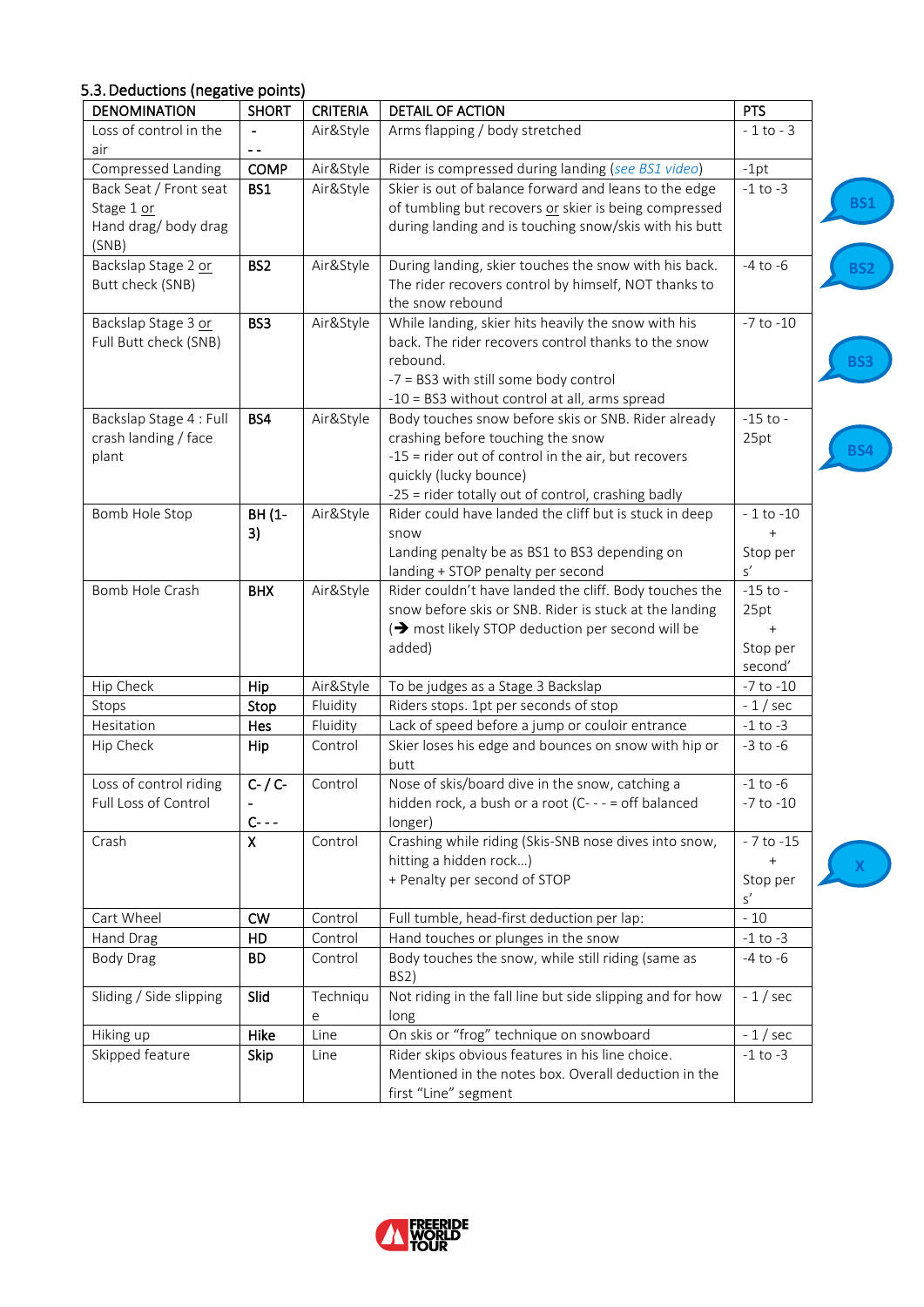<span id="page-14-0"></span>

| <b>DENOMINATION</b>                                            | <b>SHORT</b>          | <b>CRITERIA</b> | <b>DETAIL OF ACTION</b>                                                                                                                                                                                                 | <b>PTS</b>    |
|----------------------------------------------------------------|-----------------------|-----------------|-------------------------------------------------------------------------------------------------------------------------------------------------------------------------------------------------------------------------|---------------|
| Style / grab in the air                                        | $G +$                 | Air&Style       | Grabs or stylish posture in the air bring bonuses to<br>the rider                                                                                                                                                       | $+1$ to $+2$  |
| 180 or Half-cab<br>(switch 180)                                | 180/<br>CAB           | Air&Style       | Sketchy (arms flapping, out of control)<br>$\rightarrow +1$ to $+10\%$<br>Normal (balanced, but no added style)<br>$\rightarrow$ +10 to +30%<br>Stylish (perfect grab, smooth, flat spins)<br>$\rightarrow$ +30 to +50% | $+1$ to $+8$  |
| SMALL<br>360 / Backflip<br>(For Jumps size 1pt to<br>3 points) | 360/<br><b>BF</b>     | Air&Style       | Sketchy to average (arms flapping)<br>$\rightarrow$ jump size + 50%<br>Average to great (added style, grabs)<br>$\rightarrow$ jump size + 100%                                                                          | $+1$ to $+3$  |
| LARGE<br>360 / Backflip                                        | 360/<br><b>BF</b>     | Air&Style       | Sketchy (arms flapping, control -)<br>$\rightarrow$ jump size + 50%                                                                                                                                                     | $min + 1$     |
| (For Jumps size from<br>4pt and above)                         |                       |                 | Average (balanced, no added style)<br>$\rightarrow$ jump size +60 to 80%                                                                                                                                                | $min +2$      |
|                                                                |                       |                 | Stylish (perfect long grab, smooth)<br>$\rightarrow$ jump size +80 to 100%                                                                                                                                              | $min +3$      |
| Side flips / Cork                                              | Cork                  | Air&Style       | Considered as a 360 / Backflip                                                                                                                                                                                          | See<br>above  |
| 360 Butter / 540                                               | <b>360 But</b><br>540 | Air&Style       | Sketchy (arms flapping, control -)<br>$\rightarrow$ jump size + 50 to 80%                                                                                                                                               | $min +2$      |
|                                                                |                       |                 | Average (balanced, no added style)<br>$\rightarrow$ jump size +80 to 110%                                                                                                                                               | $min +4$      |
|                                                                |                       |                 | Stylish (perfect long grab, smooth)<br>$\rightarrow$ jump size +110 to 150%                                                                                                                                             | $min +6$      |
| 720 / Double Backflip                                          |                       | Air&Style       | Sketchy $\rightarrow$ jump size + 66 to 100%                                                                                                                                                                            | $min +3$      |
|                                                                |                       |                 | Average $\rightarrow$ jump size +100 to 150%                                                                                                                                                                            | $min +6$      |
|                                                                |                       |                 | Stylish → jump size +150 to 200%                                                                                                                                                                                        | $min +9$      |
| Superfast<br>section                                           | $S++$                 | Fluidity        | Straight down or fast through narrow chute                                                                                                                                                                              | $+2$ to $+20$ |
| Switch riding                                                  | SW                    | Technique       | If in control and same speed than normal and real<br>turns!                                                                                                                                                             | $+2$ to $+5$  |
| Power turns                                                    | <b>TP</b>             | Technique       | Powerful turns, linked in a steep section                                                                                                                                                                               | $+1$ to $+2$  |
| Slashes                                                        | Slash                 | Technique       | Slashes on snow windlips                                                                                                                                                                                                | $+1$          |
| Butter (on snow)                                               | <b>Butter</b>         | Technique       | Nose-press with a 360 on snow                                                                                                                                                                                           | $+1$ to $+2$  |

NOTE: A sketchy 360/Backflip can score up to 50% bonus on top off the cliff size points. The percentage bonus is an indicative bracket. Judges are not supposed to calculate an exact percentage bonus to be added to the jump points.

NOTE II: A perfect stylish-grabbed 360/BF can up to double the points of a normal jump of the same cliff. BUT: above 15points rewarded for the cliff size, the maximum added bonus for a perfect 360/BF will be 15points added to the cliff size points (for example: a huge cliff rewarded with 20 or 25points, on which the rider achieved a perfect 360 will only get 15pts bonus for the stylish air).

- ➔ for a 180 (or half-cab) maximum added bonus for the trick will be 8pts
- ➔ for a 720 (or double backflip) maximum added bonus for the trick will be 30pts

NOTE III: a straight air with a super stylish grab could score as much as a same size sketchy 360, off the same cliff.

Be sure to reward differently and higher the real grabs (hand holding skis/SNB), this especially when there is a lot of style (tweeked grab) compared to barely touching the board for a split second! As well, a stylish posture (shifty) without grab will score more than a "touch-grab".





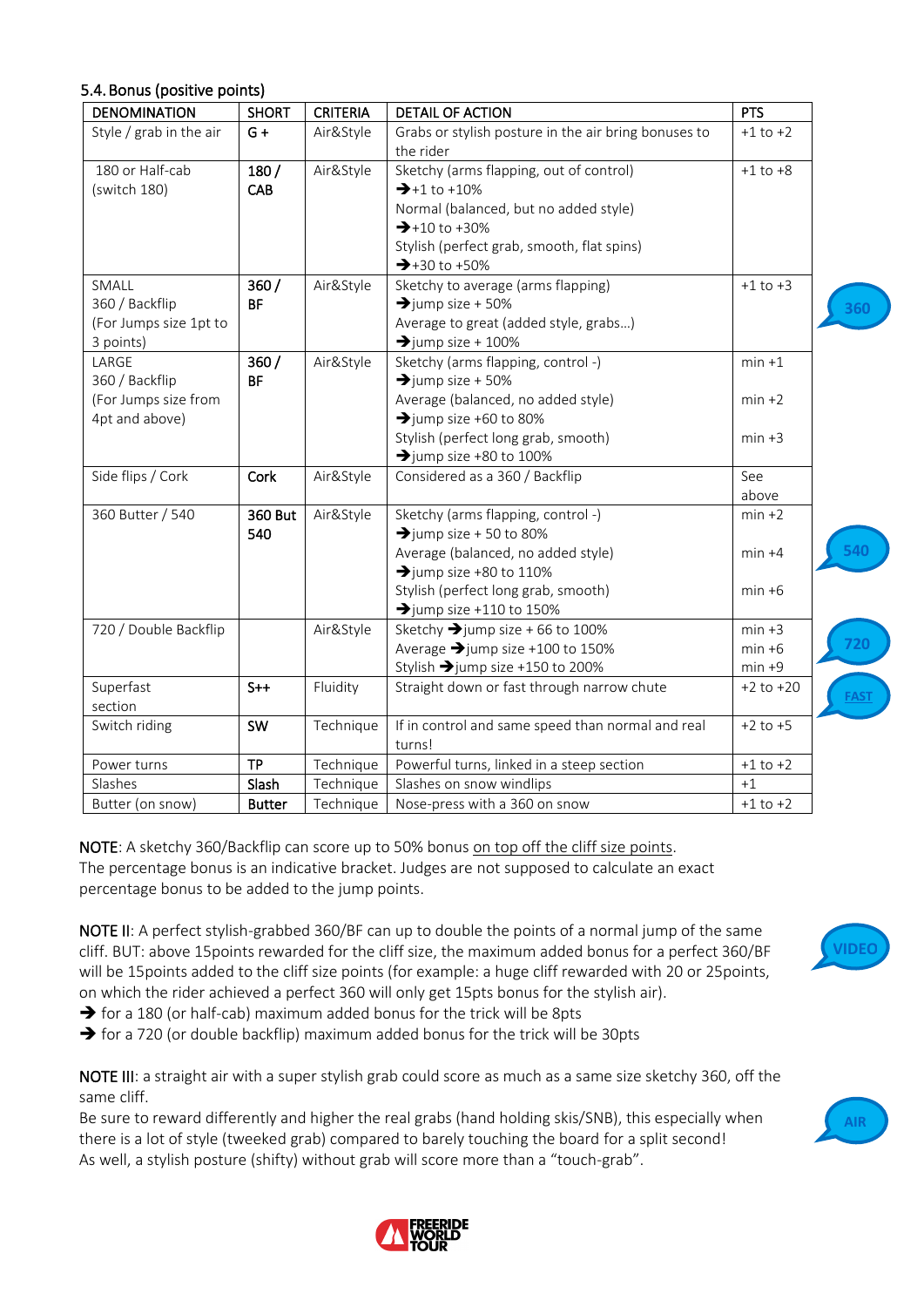### <span id="page-15-0"></span>**6. JUDGING PROCEDURES**

### <span id="page-15-1"></span>6.1. Scaling the face

Every competition face is different. Some will offer the possibility to link for example four 10 meter jumps, when another venue might only offer one major feature on the whole face. The value of that feature will be greater than the same type of feature on the first face.

Judges should agree on the value of each obvious feature before the competition. They should decide the value for each category and gender, as the same jump will have more value for female as for ski men for example.

The scaling is done taking all aspects into consideration (quality of snow, visibility,..). The value of a feature is thought for a classic jump at normal speed. The overall jump bonus could increase with added speed or added style and tricks.

### <span id="page-15-2"></span>6.2. Setting First Scores

Judges should check the face and analyse possible lines and imagine what could be an easy, average or difficult line.

They should be informed of snow conditions to know if there will be heavy sluff, perfect powder, crusty snow, ice or rocky sections.

Use forerunners to calibrate judging for the day.

The head judge will make sure that all judges agree on the first top, good, average, poor and bad scores and could open a discussion if opinions differ. All other runs from that day will be judged according to the first calibration.

### <span id="page-15-3"></span>6.3.One Minute of Judging

In most cases, judges will get about one minute to come up with a final score.

This can be long if all judges agree but very short if changes are needed. The head judge has a key role to intervene only if necessary, with confidence and solid arguments to avoid time loss.

0-10 seconds The first 10 seconds are used by each judge to decide around what score he is aiming, (40 to 50, or 60 to 70). Judges are asked to place the point of their pen on the judging scale around the mark they wish to give. The head judge sees right away whether all the judges agree on the run they saw or not.

If the judges agree, the head judge will say "OK judge!" all judges can then fill in the gauges and then the comment box, knowing that their first impression was in line with what the other judges were thinking.

If two judges are together and one disagrees, the head judge can ask this judge to rethink his score. If the head judge's own opinion was close to the two judges who agree, he will ask the third judge to bring his score closer to the others. If the head judge's own opinion was close to the judge who stands alone, he could either leave it the way it is or get the three judges into a discussion about the run.

11-55 seconds The judge fill in his comment boxes, then compare this run with other close scores and finally mark his final score on both the scoring line and in the score box.

**55-60 seconds** The head judge communicates the scores to the competition administrator.

### <span id="page-15-4"></span>6.4.Result validation

At the end of the contest, the judges will get the overall results and ranking. They have 20 minutes to validate these results and are allowed to change scores if obvious mistakes happened. This is not the time to discuss if a rider should have been  $5<sup>th</sup>$  or  $6<sup>th</sup>$  but to check if someone who should have been ranked around  $5<sup>th</sup>$  is somehow ending up  $13<sup>th</sup>$ .

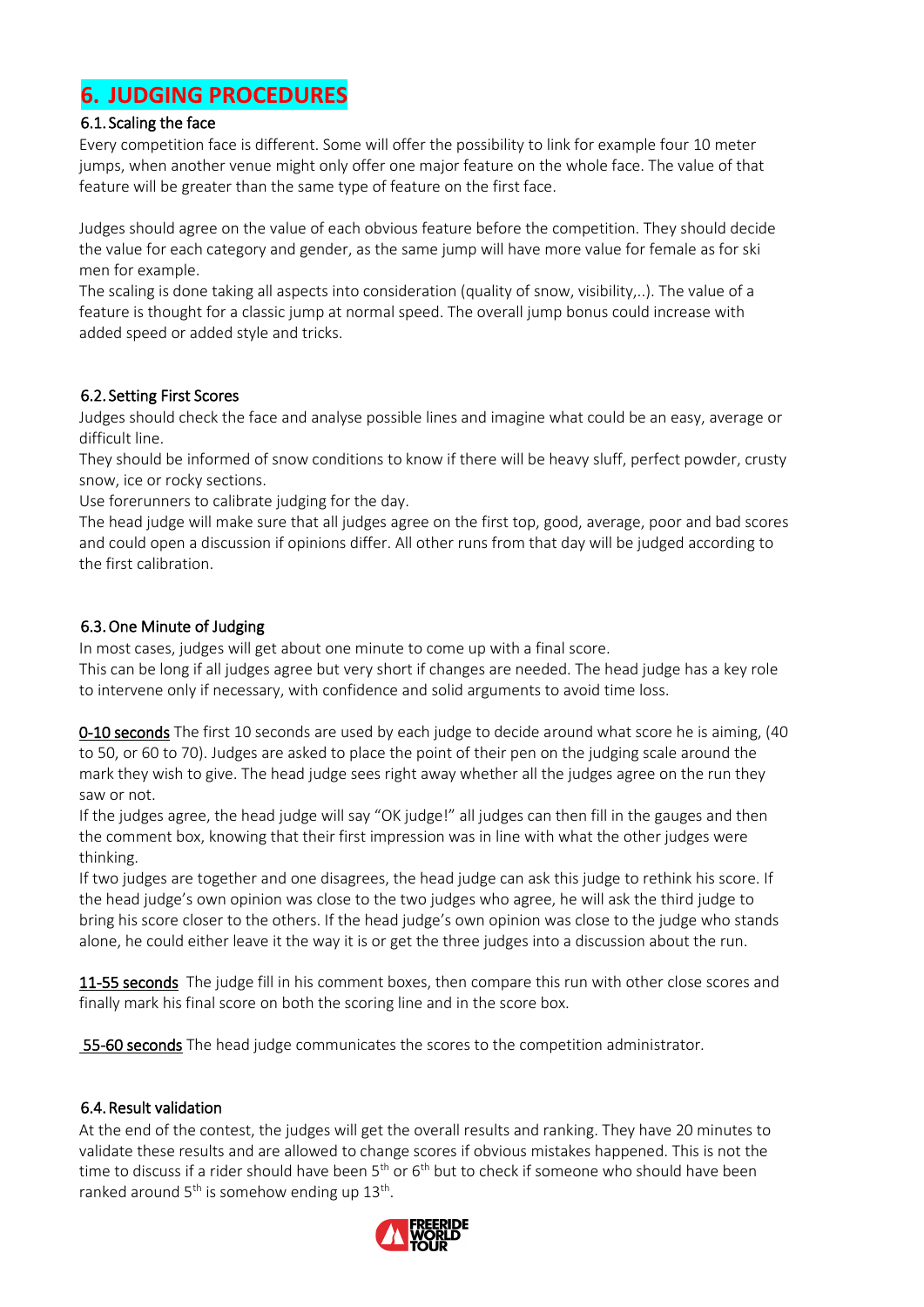In the case judges can't agree, the head judge has the final call to decide on the final result.

On the FWT Tour, or when live scoring, the scores cannot be revised after the contest. The live score is the final score.

If judges cannot agree on a score in a live scoring contest, they will hold their scores and review the run when competition is on hold (loss of ski / injury) or at the end of the contest, to give their final score. Scores can only be revised if they fit the following criteria:

- 1. An end of judging line has been decided and communicated during the riders meeting but a rider who crashed after the end of judging line has clearly been penalised for this crash. He can ask for his score to be reviewed.
- 2. A rider crashed and his crash was missed by the judges but seen in the live webcast and missed by the video judge.
- 3. A rider rode into a close area and received a score.
- 4. A rider didn't ride in a closed area but judges thought it was a close area and didn't give him a score.

Together with the contest director, the head judge then signs and validates the result list.

### <span id="page-16-0"></span>6.5.Viewing Equipment

Judges will use binoculars, a TV screen or their bare eyes to judge. It is important that all judges use the same viewing system to avoid conflicts. If judges use binoculars, they should all have the same power. In case a rider disappears from the judge's view, the video judge can tell the other judges what happens at this time and the action will be judged.

If no one sees what is happening when the rider disappears, there will be no bonus or minus points given during this time. If judges feel that the rider is taking too much time to reappear, they will deduct fluidity points even if they didn't see a crash.

### <span id="page-16-1"></span>6.6. Particular cases

### NO FALL ZONE

Judges have to pay special attention to where falls happen. If a rider makes a mistake in a place where he is putting his life at risk because of extreme exposure, he must be strongly penalized. Riders have to understand that they are not supposed to take unnecessary risks in highly exposed places.

### STOP LANDINGS

Sometimes riders will decide to land in a way that they can stop themselves right away because there's no room in the fall line of the landing. Is this a crash? Judges have to ask themselves: "Did it look intentional? Was there any other way through without stop landing?" to decide whether they penalize it or not and how much.

#### JUMP LANDINGS

This will always be the trickiest part of judging. How do we judge landings in a fair way without compromising progression of the sport and at the same time not giving bonuses to riders taking risks but not cleanly sticking it?

It is important that riders get the feeling that risk pays only if it is successful when they see their scores. But all crashes shouldn't have the same point consequences.

In order to judge landings in a fair way, here are a few tips to help judges decide on how much they will penalize a landing crash:

Had the rider already lost control in the air or did he just not stick his landing, even though he looked perfectly in position to stick it?

Did the run lose its fluidity?

Could the rider recover without losing his speed, or did the rider come to a complete stop?

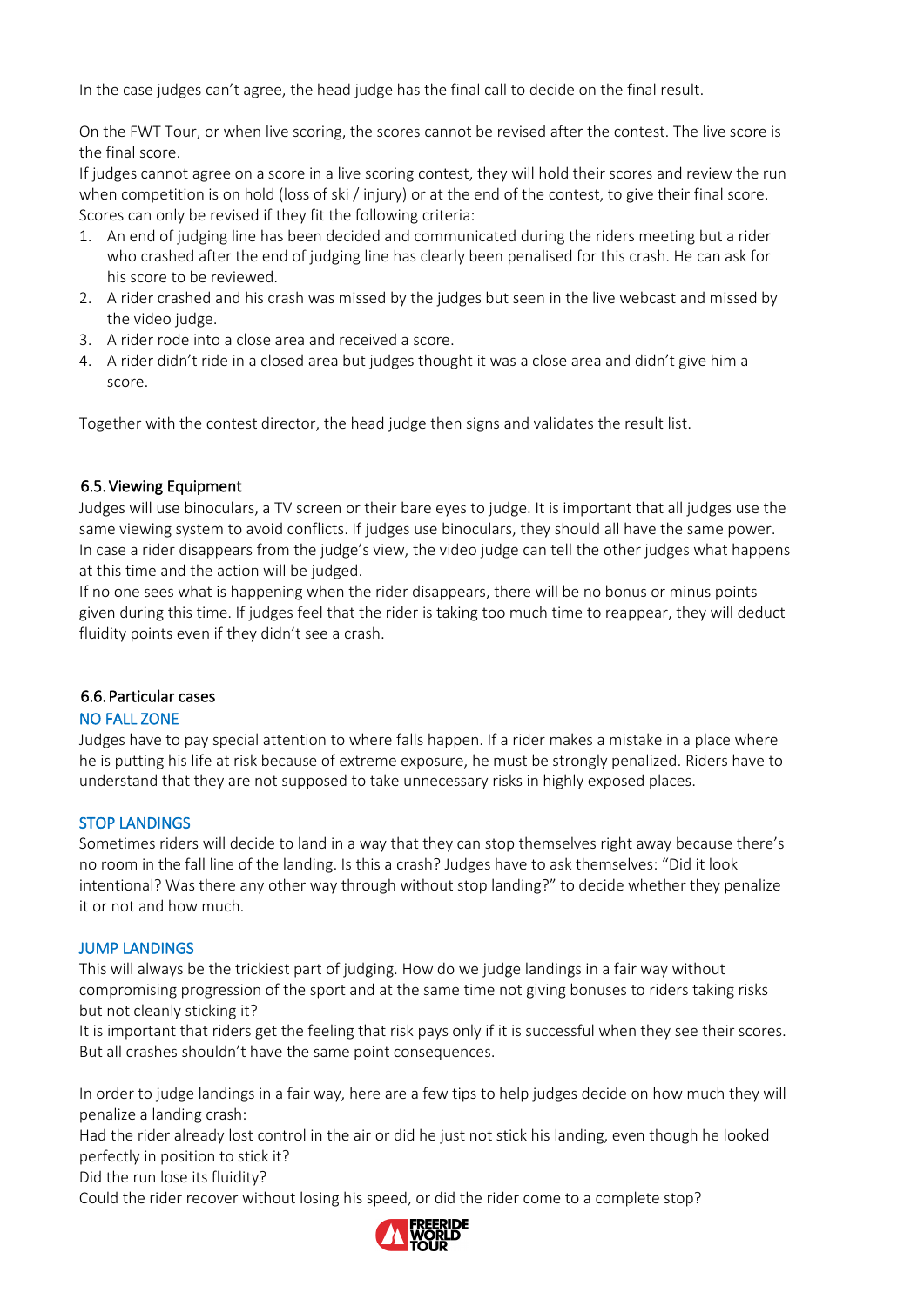Could the rider recover right away or did he need 50m to get his act back together? Did the rider tumble head over heels before recovering, how many times? Did someone stick that same jump before and he just didn't?

Was this landing as good as it could have been compared to the snow conditions and jump height and the added trick?

### <span id="page-17-0"></span>6.7.NS, DNF, DNS, DNA and DQ

NS, for No Score: A rider who loses a ski or any mandatory equipment (see the list "Mandatory equipment" below) during his run will get a NS (No Score) on the final ranking list. No other loss of material will be sanctioned as NS.

No points will be deducted by the judges for the loss of a pole. Example: if a skier loses a pole while pushing out of the starting gate without committing any mistake he/she won't be penalized (no points deducted), however, if the loss of poles is the result of a loss of control, the judges will penalize the loss of control. But as skiing without poles may affect the riding technique, balance or overall control, points could be deducted for the poor skiing caused by the missing pole.

A snowboarder who has to take off his board or unbuckle one foot from his board at any time during the run will get a NS unless specified at the riders meeting. (For example: If the Finish or a segment of the venue is hard to access without pushing, snowboarders will be allowed to take off their board without getting a NS then).

All riders who are NS are ranked behind the last rider of the competition who isn't NS. If more than 1 rider per category are NS, the NS riders will be ranked following their scores up to the loss of ski/mandatory equipment or unstraps the board. Example: In an event with 20 riders in which 4 riders lost a ski, the 4 riders are ranked from the  $17<sup>th</sup>$  to the  $20<sup>th</sup>$  place depending on the score the judges gave them up to the loss of the mandatory equipment. A NS rider will get the points and the price money of his/her place in the event ranking.

NOTE: riders who lose a mandatory equipment (or unstrapped snowboard) have to take the easiest route down to the finish line. They are not allowed to ride their originally planned line with jumps and risk another fall or loss of ski, which could result in health issues and further time delay for the event. NOTE II: a rider who would finish his line after losing a mandatory equipment (or unstrapped a snowboard) may be sanctioned and may not receive any or part of his prize money for this event.

DNF, for Did Not Finish: A rider who can't finish his run due to injury, or who rides through a closed area, will get a DNF (Did Not Finish) on the final ranking list. He will be ranked like the NS, after every other riders who aren't NS or DNF. Example: in an event with 20 riders in which 4 riders were NS and 1 DNF, the 5 riders will be ranked separately and behind the other riders from the  $16<sup>th</sup>$  to the 20<sup>th</sup> place depending on the score the judges gave them up to the point they either got a NS or a DNF. A DNF rider will get the points and the price money of his/her ranking.

DNS, for Did Not Start: A rider qualified for the event, but missing any mandatory equipment when at the start or not showing up at the start for a valid reason*.* (A proof of a valid reason for not showing up at the start or missing mandatory equipment will have to be provided before the event to the FWT management who will consult the PFB. They will decide if the reason is accepted. Valid reasons could be an injury or exams for example.). If the reason is accepted and validated, the rider will get a DNS (Did Not Start) on the event ranking list. He will get the points of the last ranked rider after all NS and DNF. In an event's final day with 20 riders in which 4 riders did not start for valid reasons (accepted by the FWT Management), the 4 riders are tied in 20<sup>th</sup> place and will all score the points of 20<sup>th</sup> place.

DNA, for Did Not Attend: A rider qualified for the event, who did not attend the event or did not start for a valid reason. DNA riders will be ranked last after all NS, DNF and DNS. DNA rider won't score any points at this particular event.

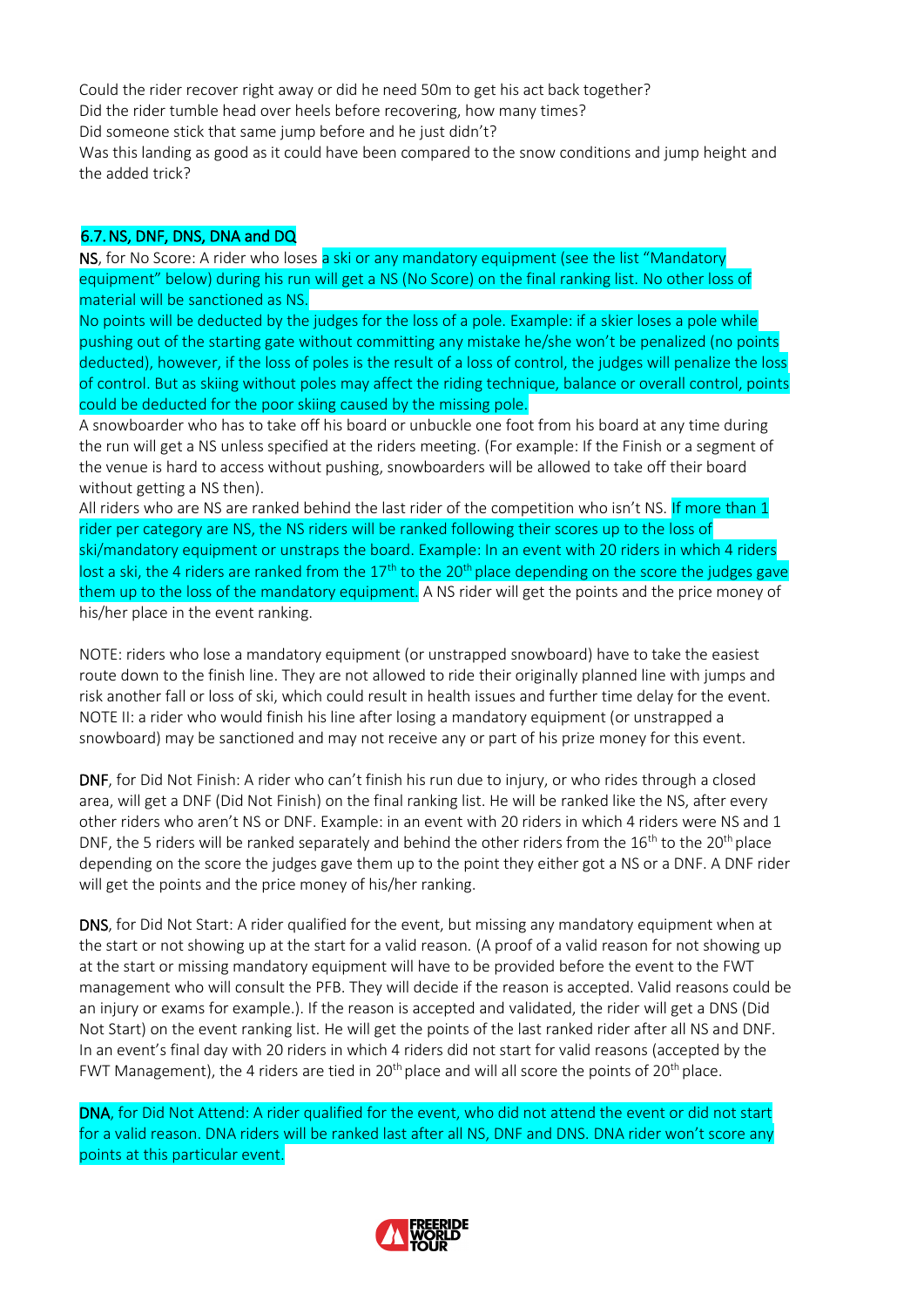DQ, for DisQualified: A rider is disqualified if he/she does a major fault such as riding the venue before the contest, having unethical behavior towards other FWT riders, hosts, FWT employees… The DQ rider is ranked last after all NS, DNF and DNS. DQ riders do not score any points and doesn't earn any prize money for that event. DQ Athletes could face sanctions like multiple events ban.

### <span id="page-18-0"></span>**7. JUDGES AND HEAD JUDGE ROLES**

### <span id="page-18-1"></span>7.1. Consistency & fluidity of the event

The most important quality for a judge (apart of being impartial) is his ability to remain focused for many hours in order to give every rider the same chances and a consistent level of judging.

The head judge must check that all judges are working separately and not comparing scores. If a judge missed an action because he lost the rider for a couple of seconds with his binoculars, he is allowed to ask the head judge what he just missed.

The head judge should keep the event rolling and speed up the slow judges.

### <span id="page-18-2"></span>7.2. Scale

It is the head judge's duty to make sure the judges are using the full scale (from 1 to 100points), especially when the first high score and the first low score should be given. The head judge ensures that coherence is maintained in the overall judging of each run.

### <span id="page-18-3"></span>7.3. Judges Briefing

Judges should be at the competition site at least one day prior to the first possible competition day. On top of the briefing by the head judge and the organizers they will visit the competition site, the judges tent location, study the face and inform themselves about the snow conditions.

At FWT competitions it is also mandatory for at least the head-judge to be present at the judge's tent when the head-guide rides the face one day prior to the event.

When possible the head-judge should ask either for himself or one of his judges to ride the face with the head-guide to better feel what the conditions are like.

Judges should be present at the riders meeting the day before the contest to be presented to the riders.

### <span id="page-18-4"></span>7.4. Judges Debriefing

The head judge organizes a post-contest debriefing with his team to improve their performance in future competitions.

The head judge and the judges stay at the disposal of the riders to answer questions.

The head judge stays at the disposal of the media to explain the judging system and comment on riders' scores.

The head judge shares his feelings and comments of the judges to the technical delegate of FWT Advisor, which will help reward each judges with the right Level of judging.

### <span id="page-18-5"></span>7.5. Time

Although speed is an important aspect of a run, there will not be a minimum/maximum time limits set in order to receive a score.

Runs will be timed and this indicator should be written down in the Fluidity comment box. However, time should only be used as an indication or to split scores of similar runs which were on the same exact line.

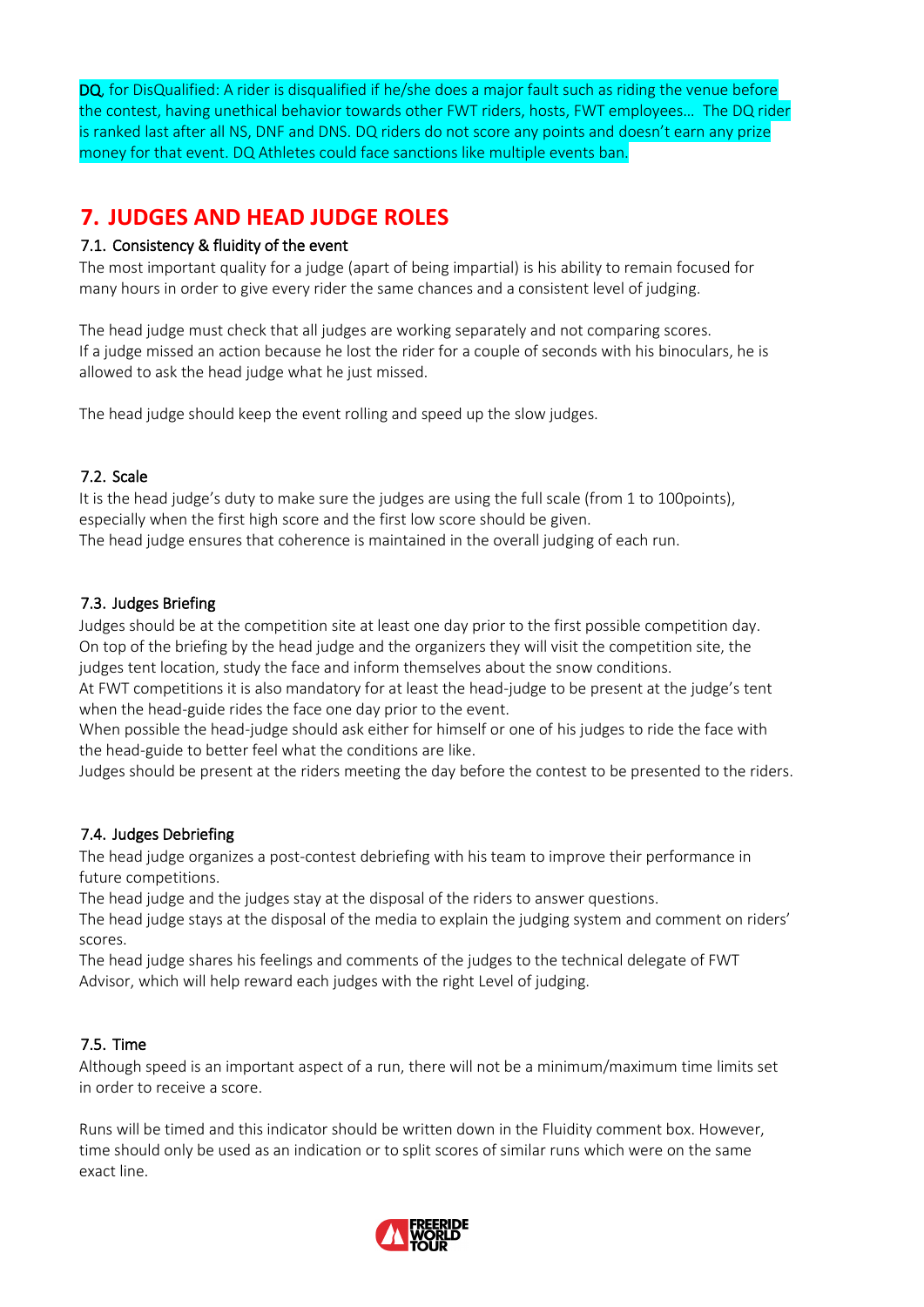### <span id="page-19-0"></span>7.6.Head-Judge specifics

The Head-Judge's tasks are:

### PRIOR TO THE EVENT

- Validate judges panel with the Organizer
- Validate the judges' position & judges tent set up with the Organizer
- Validate which panel judges what categories
- Make sure that the Organizer has prepared all the judging material, judging sheets, start lists, pen, clipboard, Accident Diary file, binoculars if needed

### DURING THE EVENT

- Make sure every judge has his judging material (binocular of a good enough quality, judging sheets, start lists, pen, clipboard, warm clothes)
- Make sure the judges know at what time they have to be at the judging tent, and how to get there
- Lead the face scaling
- Make sure judges are concentrated, silent and that they respect the judges Code of Ethics
- Make sure the judges are using the full judging scale especially when scoring the first really high score, average score and low score in order not to get stuck, having to judge the whole competition in a narrow range
- Make sure the judges are scoring fast and writing full comments
- Check the scores of his judges to spot potential disagreements
- Decide if a discussion needs to be opened between judges in case of disagreement
- If needed, ask one of his judges to review his score
- In case of accidents, fill in the Accident Diary file

### AFTER THE EVENT

- Set a judging meeting right after the competition to validate the results
- Collect the judging sheets from the judges
- Together with the Organizer, enter the results into the proper result list template
- Validate the results together with the Organizer and make sure results are sent to FWT
- Give the judging sheets back to each judge and make sure they will be present at the prize giving ceremony to answer riders'questions
- Be present during the prize giving ceremony with his judging sheets to answer riders questions
- Give a report about his judges to the FWT Advisor, to validate their certification, and this right after the event

### <span id="page-19-1"></span>**8. SCORING COMPLAINS**

### <span id="page-19-2"></span>8.1. Final scores changes

A final score can only be changed if:

- If the scores have been entered wrong on the computer/web
- If a rider was penalized for riding into a closed area but judges were wrong about the limits of the closed area
- If a rider was not penalized for riding into a closed area
- If a rider falls after the end-of-judging line but still got penalized for it